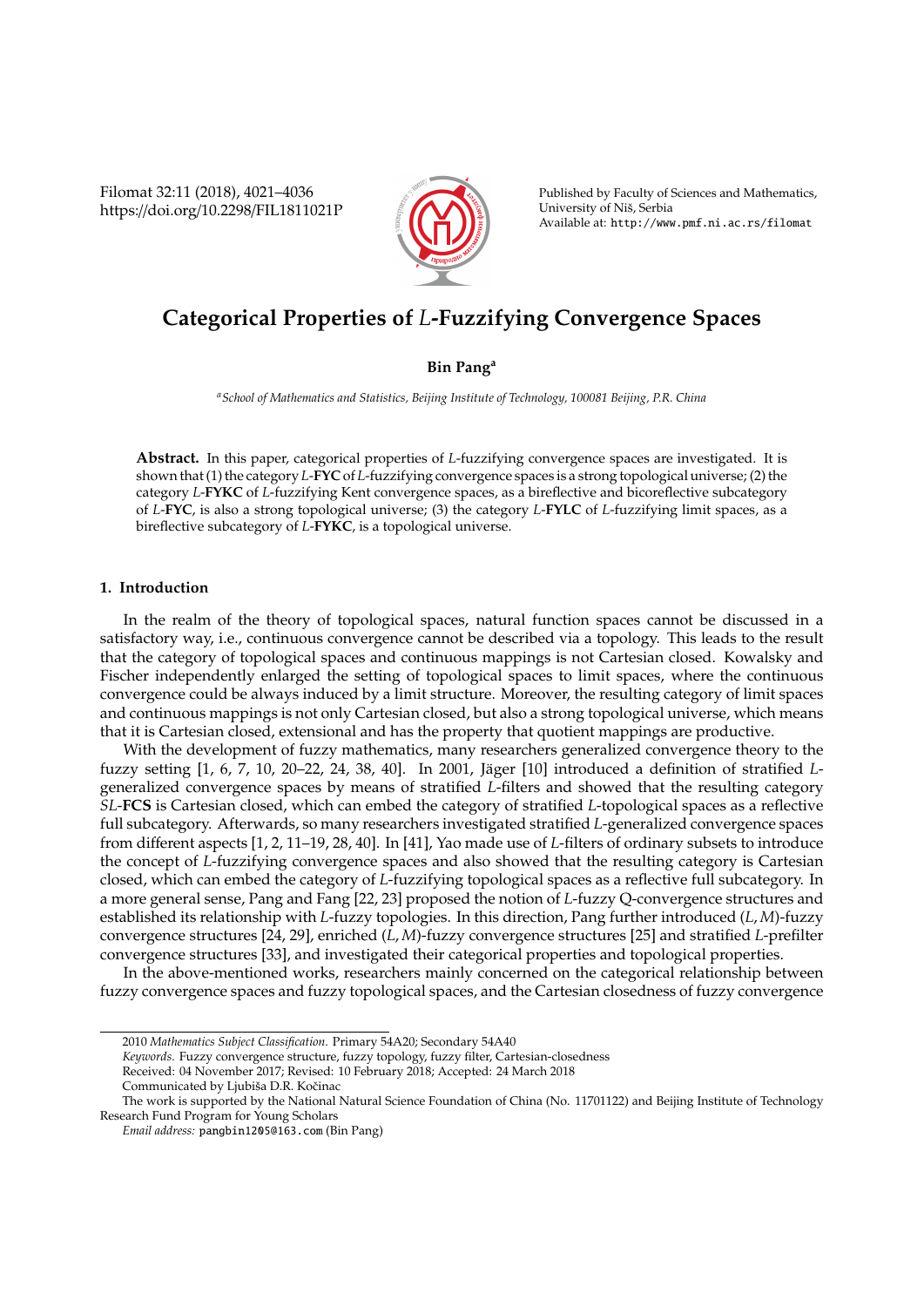spaces. Actually, categorical properties are important spatial properties in many different mathematical research areas. By this motivation, researchers explored the categorical properties of fuzzy filter spaces, fuzzy (semi, pre, quasi) uniform convergence spaces and fuzzy convex spaces, such as Yang and Li [39], Pang et al. [26, 27, 30–32, 34], Fang [3–5], Xiu et al. [36, 37]. Besides the Cartesian closedness, extensionality and the productivity of quotient mappings also are important categorical properties. In this paper, we will make a systematic investigation on categorical properties of *L*-fuzzifying convergence spaces. That is, we will explore the Cartesian-closedness, extensionality and the productivity of quotient mappings in the category of *L*-fuzzifying convergence spaces as well as its subcategories.

This paper is organized as follows. In Section 2, we recall some necessary concepts and notations. In Section 3, we show the category *L*-**FYC** of *L*-fuzzifying convergence spaces is a strong topological universe. In Section 4, we propose the concept of *L*-fuzzifying Kent convergence spaces and prove that the resulting category *L*-**FYKC**, as a bireflective and bicoreflective subcategory of *L*-**FYC**, is also a strong topological universe. In Section 5, we show the category *L*-**FYLC** of *L*-fuzzifying limit spaces, as a a bireflective full subcategory of *L*-**FYKC**, is a topological universe.

## **2. Preliminaries**

Throughout this paper, let  $(L, \vee, \wedge, \rightarrow)$  be a complete Heyting algebra unless otherwise statement. The smallest element and the greatest element of *L* are denoted by  $\perp$  and  $\top$ , respectively. For a given set *X*, let  $2^X$  denote the powerset of  $X$  and let  $L^X$  denote the set of all  $L$ -subsets on  $X$ .

**Definition 2.1.** ([9]) A mapping  $\mathcal{F}: 2^X \longrightarrow L$  is called an *L*-filter of ordinary subsets on *X* if it satisfies:

 $(F1) \mathcal{F}(\emptyset) = \bot, \mathcal{F}(X) = \top,$ 

- (F2) *A* ⊆ *B* implies  $\mathcal{F}(A) \leq \mathcal{F}(B)$ ,
- $(F3)$   $\mathcal{F}(A \cap B) \geq \mathcal{F}(A) \wedge \mathcal{F}(B)$ .

The family of all *L*-filters of ordinary subsets on *X* will be denoted by  $\mathcal{F}_L(X)$ . An order on  $\mathcal{F}_L(X)$  is defined as follows:  $\forall \mathcal{F}, \mathcal{G} \in \mathcal{F}_L(X), \mathcal{F} \leq \mathcal{G} \Longleftrightarrow \forall A \in 2^X, \mathcal{F}(A) \leq \mathcal{G}(A).$ 

For every  $x \in X$ ,  $[x] \in \mathcal{F}_L(X)$  defined by

$$
\forall A \in 2^X, [x](A) = \begin{cases} \top, & x \in A, \\ \bot, & otherwise, \end{cases}
$$

is an *L*-filter of ordinary subsets on *X*.

The following conclusions with respect to *L*-filters of ordinary subsets parallel to those stratified *L*-filters possess, we will omit the proofs. For more details we refer to [8, 10].

**Proposition 2.2.** *For a nonempty family* {Fλ}λ∈<sup>Λ</sup> *of L-filters of ordinary subsets on X, there exists an L-filter of ordinary subsets*  $\mathcal{F}$  *such that*  $\mathcal{F}_{\lambda} \leq \mathcal{F}$  ( $\forall \lambda \in \Lambda$ )*, if and only if* 

$$
\mathcal{F}_{\lambda_1}(A_1) \wedge \cdots \wedge \mathcal{F}_{\lambda_n}(A_n) = \bot \text{ whenever } A_1 \cap \cdots \cap A_n = \emptyset,
$$

for  $n\in\mathbb{N}$ ,  $A_1$ ,  $\cdots$  ,  $A_n\in 2^X$ ,  $\{\lambda_1,\cdots,\lambda_n\}\subseteq\Lambda$ . In the case of existence, the supremum  $\bigvee_{\lambda\in\Lambda}\mathcal{F}_\lambda$  of a nonempty family {Fλ}λ∈<sup>Λ</sup> *of L-filters of ordinary subsets is given by*

$$
\left(\bigvee_{\lambda\in\Lambda}\mathcal{F}_{\lambda}\right)(A)=\bigvee_{n\in\mathbb{N}}\bigvee\{\mathcal{F}_{\lambda_{1}}(A_{1})\wedge\cdots\wedge\mathcal{F}_{\lambda_{n}}(A_{n})\mid A_{1}\cap\cdots\cap A_{n}\subseteq A\}
$$

*for all*  $A \in 2^X$ *.* 

Let  $\varphi: X \longrightarrow Y$  be a mapping and let  $\mathcal F$  be an *L*-filter of ordinary subsets on *X*. Let  $\varphi \to (A) = {\varphi(x) | x \in A}$ for all  $A \in 2^X$  and  $\varphi^{\leftarrow}(B) = \{x \in X \mid \varphi(x) \in B\}$  for all  $B \in 2^Y$ . Then the mapping  $\varphi^{\Rightarrow}(\mathcal{F}) : 2^Y \longrightarrow L$  defined by  $\varphi^{\Rightarrow}(\mathcal{F})(A) = \mathcal{F}(\varphi^{\leftarrow}(A))$  for each  $A \in 2^{\gamma}$ , is an *L*-filter of ordinary subsets on  $Y$ , which is called the image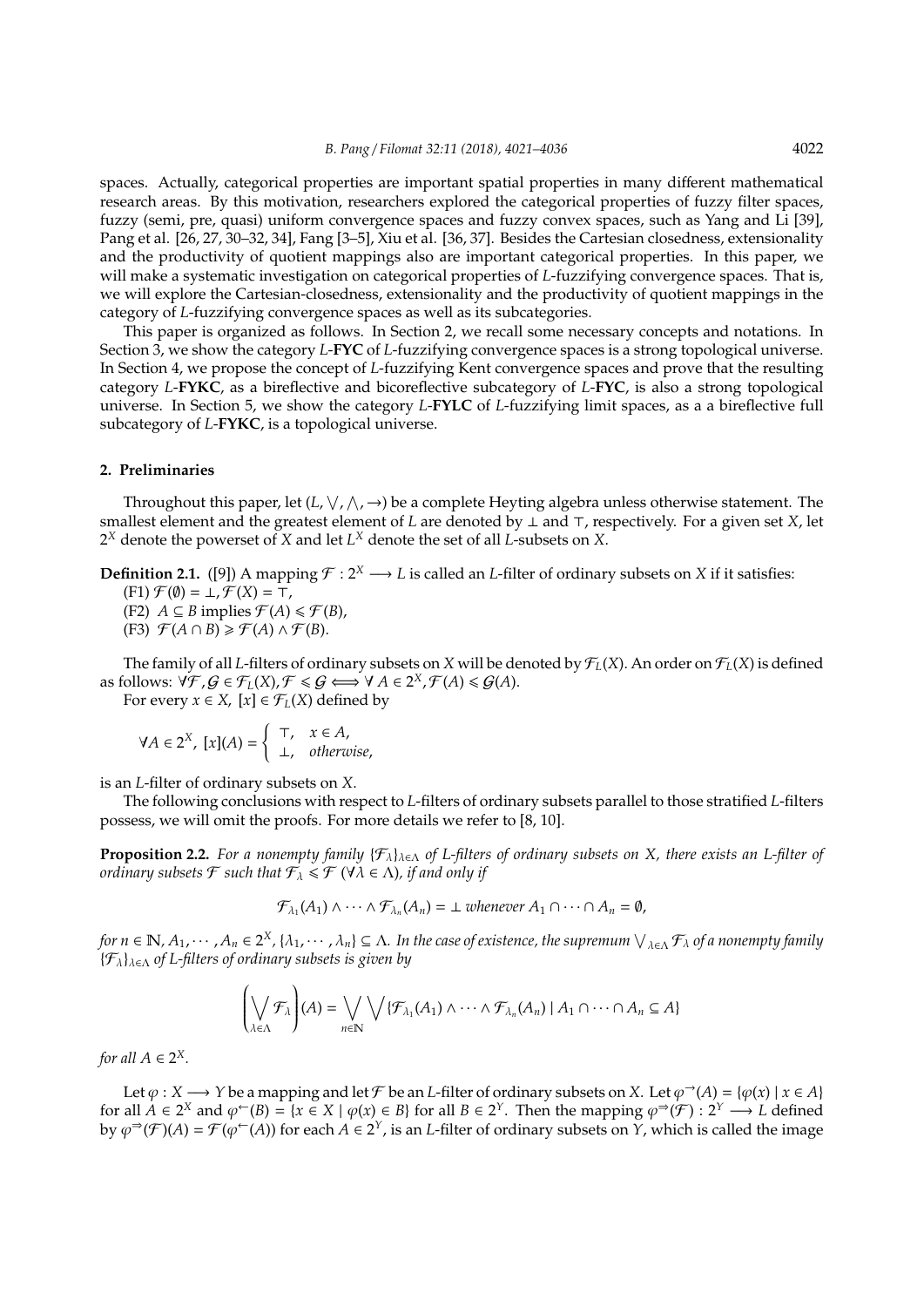of F under  $\varphi$ . Given a mapping  $\varphi$  : *X*  $\longrightarrow$  *Y* and an *L*-filter of ordinary subsets F on *Y*, the mapping  $\varphi^{\Leftarrow}(\mathcal{F}): 2^X \longrightarrow L$  defined by

$$
\forall A \in 2^X, \ \varphi^{\Leftarrow}(\mathcal{F})(A) = \bigvee_{\varphi^{\leftarrow}(B) \subseteq A} \mathcal{F}(B)
$$

is an *L*-filter of ordinary subsets if and only if  $\mathcal{F}(B) = \perp$  whenever  $\varphi^{\leftarrow}(B) = \emptyset$  for all  $B \in 2^Y$ . In case  $\varphi^{\Leftarrow}(\mathcal{F}) \in \mathcal{F}_L(X)$ , it is called the inverse image of  $\mathcal F$  under  $\varphi$ .

**Proposition 2.3.** *Let*  $\mathcal{F} \in \mathcal{F}_L(X)$  *and let*  $\varphi : X \longrightarrow Y$  *be a mapping. Then the following statements are equivalent:*  $(1) \varphi^{\Leftarrow}(\mathcal{F})$  is an L-filter of ordinary subsets.

- (2)  $\mathcal{F}(B) = \bot$  *whenever*  $\varphi^{\leftarrow}(B) = \emptyset$  *for all B* ∈ 2<sup>*Y*</sup>.
- $(3)$   $\mathcal{F}(Y \varphi^{-1}(X)) = \bot$ .

Let  $\{X_\lambda\}_{\lambda \in \Lambda}$  be a family of nonempty sets and  $\mathcal{F}_\lambda \in \mathcal{F}_L(X_\lambda)$  for each  $\lambda \in \Lambda$ . Define  $\prod_{\lambda \in \Lambda} \mathcal{F}_\lambda$  as follows:

$$
\prod_{\lambda \in \Lambda} \mathcal{F}_{\lambda} := \bigvee_{\lambda \in \Lambda} p_{\lambda}^{\Leftarrow}(\mathcal{F}_{\lambda}) \in \mathcal{F}_{L}\left(\prod_{\lambda \in \Lambda} X_{\lambda}\right),
$$

where for each  $\lambda \in \Lambda$ ,  $p_{\lambda} : \prod_{\mu \in \Lambda} X_{\mu} \longrightarrow X_{\lambda}$  is the projection mapping. We call  $\prod_{\lambda \in \Lambda} \mathcal{F}_{\lambda}$  the product of  $\{\mathcal{F}_{\lambda}\}_{{\lambda}\in {\Lambda}}$ . For two *L*-filters of ordinary subsets  $\mathcal{F}$  and  $\mathcal{G}$ , their product is usually denoted by  $\mathcal{F}\times\mathcal{G}$ .

**Proposition 2.4.** Let  ${X_\lambda}_{\lambda \in \Lambda}$  be a family of nonempty sets,  $p_\lambda : \prod_{\mu \in \Lambda} X_\mu \longrightarrow X_\lambda$  be the projection mapping,  $\mathcal{F}_{\lambda} \in \mathcal{F}_L(X_{\lambda})$  ( $\forall \lambda \in \Lambda$ ) and  $\mathcal{F} \in \mathcal{F}_L(\prod_{\lambda \in \Lambda} X_{\lambda})$ . Then the following statements hold:

- (1)  $\prod_{\mu \in \Lambda} p_{\mu}^{\Rightarrow}(\mathcal{F}) \leq \mathcal{F}$ .  $(2) p_{\lambda}^{\Rightarrow}$  $\mathcal{F}_{\lambda}\left(\prod_{\mu\in\Lambda}\mathcal{F}_{\mu}\right)\geqslant\mathcal{F}_{\lambda}$ ,  $\forall\lambda\in\Lambda$ .  $(3) p_{\lambda}^{\Rightarrow}$  $\Rightarrow_{\lambda} \left( \prod_{\mu \in \Lambda} p_{\mu}^{\Rightarrow}(\mathcal{F}) \right) = \mathcal{F}_{\lambda}, \forall \lambda \in \Lambda.$
- **Definition 2.5.** ([41]) An *L*-fuzzifying convergence structure on *X* is a mapping lim :  $\mathcal{F}_L(X) \longrightarrow L^X$  satisfying (LFY1)  $∀x ∈ X$ , lim[x](x) = ⊤,

(LFY2)  $\forall \mathcal{F}, \mathcal{G} \in \mathcal{F}_L(X), \mathcal{F} \leq \mathcal{G}$  implies  $\lim \mathcal{F} \leq \lim \mathcal{G}$ .

The pair (*X*, lim) is called an *L*-fuzzifying convergence space.

A continuous mapping between two *L*-fuzzifying convergence spaces  $(X, \lim_X)$  and  $(Y, \lim_Y)$  is a mapping  $\varphi: X \longrightarrow Y$  such that for each  $\mathcal{F} \in \mathcal{F}_L(X)$  and  $x \in X$ ,  $\lim_X \widetilde{\mathcal{F}}(x) \leq \lim_Y \varphi^{\Rightarrow}(\mathcal{F})(\varphi(x))$ . Let *L*-**FYC** denote the category with *L*-fuzzifying convergence spaces as objects and with continuous mappings as morphisms.

From a categorical aspect, initial structures, final structures and power structures in *L*-**FYC** can be easily described as follows:

*Initial structures:* Let  $(\varphi_{\lambda}: X \longrightarrow (X_{\lambda}, \lim_{\lambda})_{\lambda \in \Lambda}$  be a source. Then

$$
\lim \mathcal{F}(x) = \bigwedge_{\lambda \in \Lambda} \lim_{\lambda} (\varphi_{\lambda}^{\Rightarrow}(\mathcal{F}))(\varphi_{\lambda}(x))
$$

is the initial *L*-fuzzifying convergence structure on *X* [41].

*Final structures:* Let  $(\varphi_{\lambda} : (X_{\lambda}, \text{lim}_{\lambda}) \longrightarrow X)_{\lambda \in \Lambda}$  be a sink and define for each  $\mathcal{F} \in \mathcal{F}_L(X)$  and  $x \in X$ ,

$$
\lim \mathcal{F}(x) = \begin{cases} \tau, & \text{if } \mathcal{F} \geq [x], \\ \sqrt{\lambda \epsilon \Lambda} \sqrt{\varphi_{\lambda}(x_{\lambda})} = x \sqrt{\varphi^{\Rightarrow}(\mathcal{F}_{\lambda})} \leq \mathcal{F} \lim_{\lambda} \mathcal{F}_{\lambda}(x_{\lambda}), & \text{if } \mathcal{F} \neq [x]. \end{cases}
$$

Then lim is final with respect to the given sink. In particular, for a surjective mapping  $\varphi$  : (*X*, lim<sub>*X*</sub>)  $\longrightarrow$  *Y* as a sink, the final structure  $\lim_{Y}$  with respect to the sink is called the quotient structure, and the surjective mapping  $\varphi$  : (*X*, lim<sub>*X*</sub>)  $\longrightarrow$  (*Y*, lim<sub>*Y*</sub>) is called the quotient mapping.

The product space, subspace and quotient space are formed in the natural way.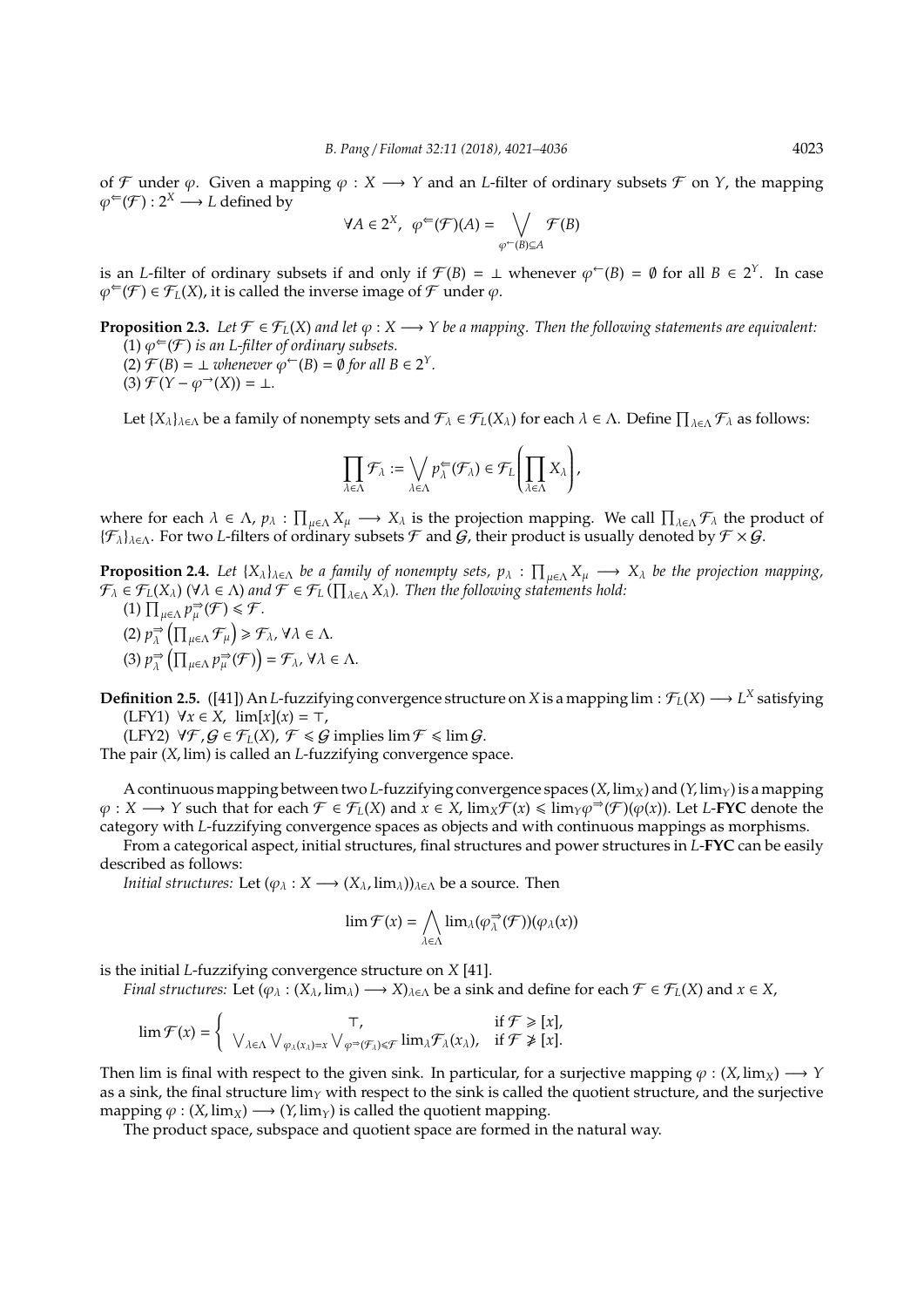$$
c\text{-}\lim \mathcal{F}(\varphi) = \bigwedge_{\mathcal{H} \in \mathcal{F}_L(X)} \bigwedge_{x \in X} \bigl(\lim_X \mathcal{H}(x) \to \lim_Y ev^{\Rightarrow} (\mathcal{F} \times \mathcal{H})(\varphi(x)) \bigr),
$$

where  $\mathcal{F} \in \mathcal{F}_L(C(X, Y))$  and  $ev : C(X, Y) \times X \longrightarrow Y$ ,  $(\varphi, x) \longmapsto \varphi(x)$  is the evaluation mapping.

## **3.** *L***-FYC is a Strong Topological Universe**

Recall in a topological category **C**, a partial morphism from *X* to *Y* is a **C**-morphism  $\varphi$  : *Z*  $\rightarrow$  *Y* whose domain is a subobject of *X*. A topological category **C** is called extensional provided that every **C**-object *Y* has a one-point extension *Y* ∗ , in the sense that every **C**-object *Y* can be embedded via the addition of a single point  $\infty_Y$  into a C-object  $Y^*$  such that for every partial morphism  $\varphi: Z \longrightarrow Y$  from X to Y, the mapping  $\varphi^*$ :  $\overline{X}$  →  $\overline{Y}^*$  defined by

$$
\varphi^*(x) = \begin{cases} \varphi(x), & \text{if } x \in Z; \\ \infty_Y, & \text{if } x \notin Z. \end{cases}
$$

is a **C**-morphism.

Several categorical properties for a topological category are proposed by Preuss in the book [35], namely: (CP1) It is Cartesian-closed,

(CP2) It is extensional,

(CP3) It is closed under formations of products of quotient mappings.

According to the terminology of [35], a topological category **C** is called:

(1) strongly Cartesian-closed provided that **C** fulfills (CP1) and (CP3),

(2) a topological universe provided that **C** fulfills (CP1) and (CP2),

(3) a strong topological universe provided that **C** fulfills (CP1)–(CP3).

**Theorem 3.1.** ([41]) *The category L-***FYC** *is a Cartesian closed topological category.*

For convenience, in the sequel, we suppose that *X* is a nonempty set and  $\infty_X \notin X$ . Put  $X^* = X \cup {\infty_X}$ and  $i: X \longrightarrow X^*$  be the inclusion mapping. By Proposition 2.3, we know for each  $\mathcal{F} \in \mathcal{F}_L(X^*)$ ,  $i^{\Leftarrow}(\mathcal{F})$  exists if and only if  $\mathcal{F}(\{\infty_X\}) = \bot$ . Then we have the following proposition.

**Proposition 3.2.** Let (X, lim) be an L-fuzzifying convergence space and define  $\lim^* : \mathcal{F}_L(X^*) \longrightarrow L^{X^*}$  as follows:

$$
\lim^*\mathcal{F}(x) = \begin{cases} \top, & x = \infty_X \text{ or } \mathcal{F}(\{\infty_X\}) \neq \bot; \\ \lim i^{\leftarrow}(\mathcal{F})(x), & x \neq \infty_X \text{ and } \mathcal{F}(\{\infty_X\}) = \bot. \end{cases}
$$

*Then* lim<sup>∗</sup> *is an L-fuzzifying convergence structure on X*<sup>∗</sup> *.*

Proof. It suffices to verify that lim<sup>\*</sup> satisfies (LFY1) and (LFY2). Indeed, (LFY1) For each  $x \in X$ , it follows from  $[x](\{\infty_X\}) = \bot$  that

$$
\lim^*[x](x) = \lim i^{\Leftarrow}([x])(x) = \lim [x](x) = \top.
$$

Further, if  $x = \infty_X$ , then  $\lim^*[x](\infty_X) = \top$ .

(LFY2) Take  $\mathcal{F}$ ,  $\mathcal{G} \in \mathcal{F}_L(X)$  with  $\mathcal{F} \leq \mathcal{G}$ . If  $x = \infty_X$ , then  $\lim^* \mathcal{F}(x) = \tau = \lim^* \mathcal{G}(x)$ . Now suppose that  $x \neq \infty_X$ . If  $\mathcal{F}(\{\infty_X\}) \neq \bot$ , then  $\mathcal{G}(\{\infty_X\}) \neq \bot$ . Thus we have  $\lim^* \mathcal{F}(x) = \top = \lim^* \mathcal{G}(x)$ . If  $\mathcal{F}(\{\infty_X\}) = \bot$ , then there are two cases.

Case 1:  $G(\{\infty_X\}) = \bot$ , we have

$$
\lim{}^*\mathcal{F}(x) = \lim{} i^{\Leftarrow}(\mathcal{F})(x) \le \lim{} i^{\Leftarrow}(\mathcal{G})(x) = \lim{}^*\mathcal{G}(x).
$$

Case 2:  $G(\{\infty_X\}) \neq \bot$ , the conclusion  $\lim^* \mathcal{F}(x) \leq \lim^* G(x)$  follows from the fact that  $\lim^* G(x) = \top$ . As a result, lim<sup>\*</sup> is an *L*-fuzzifying convergence structure on *X*<sup>\*</sup>.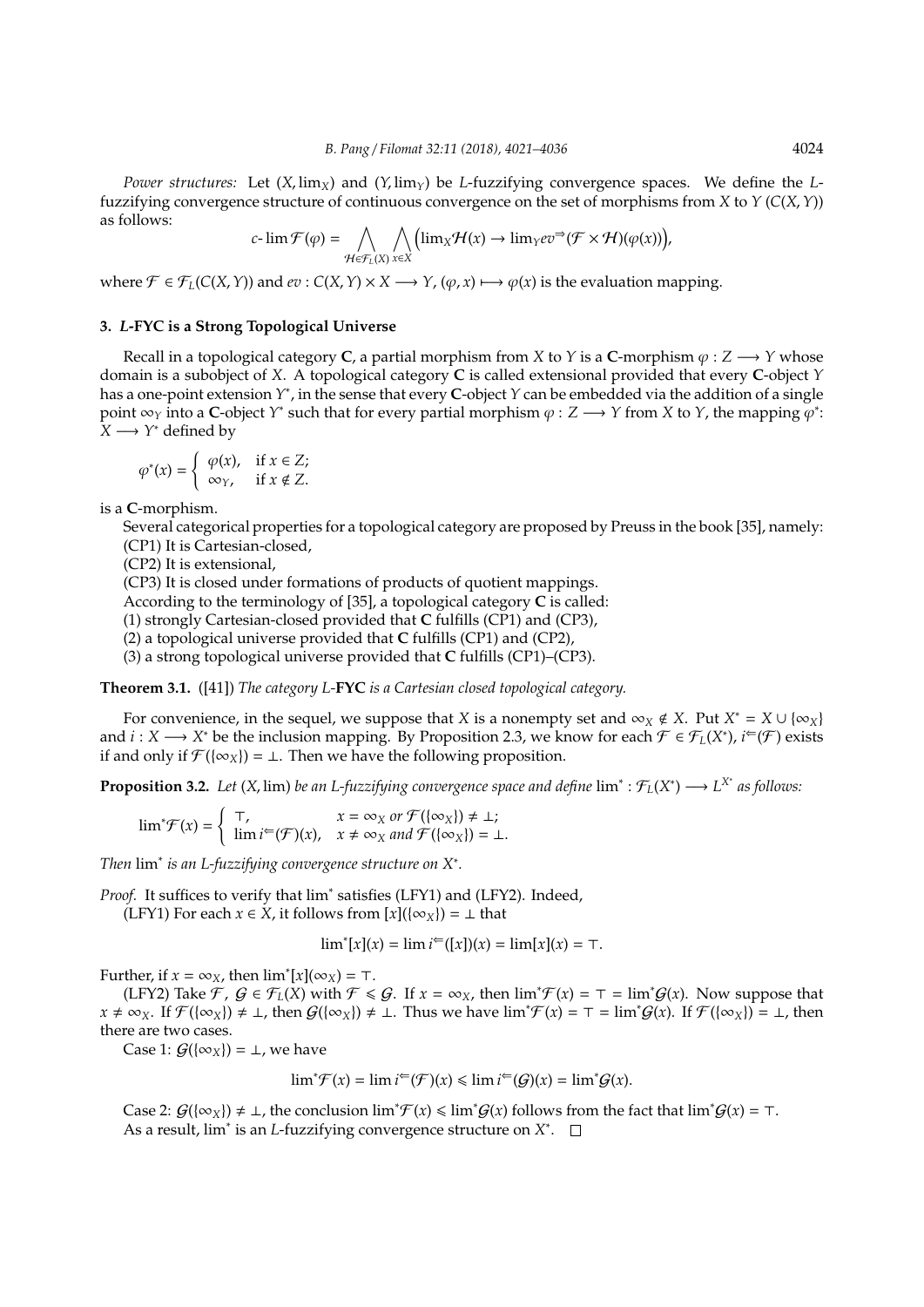#### **Theorem 3.3.** *The category L-***FYC** *is extensional.*

*Proof.* Suppose that (*X*, lim*X*) is an *L*-fuzzifying convergence space. By Proposition 3.2, we obtain an *L*fuzzifying convergence space  $(X^*, \lim_X^*)$ . It suffices to show that  $(X^*, \lim_X^*)$  is the one-point extension of  $(X, \text{lim}_X)$ .

Firstly, we show that  $(X, \lim_X)$  is a subspace of  $(X^*, \lim_X^*)$ . Let  $\overline{\lim}_X$  be the initial structure on *X* with respect to the inclusion mapping  $i : X \longrightarrow X^*$ , i.e.,  $\overline{\lim}_X \mathcal{F}(x) = \lim_{X \to X^*} i^{\Rightarrow}(\mathcal{F})(x)$  for all  $\mathcal{F} \in \mathcal{F}_L(X)$  and  $x \in X$ . Since  $i^{\Rightarrow}(\mathcal{F})(\{\infty_X\}) = \mathcal{F}(i^{\leftarrow}(\{\infty_X\})) = \mathcal{F}(\emptyset) = \bot$ , we have

$$
{\rm lim}_{X}^{\ast}i^{\Rightarrow}(\mathcal{F})(x)={\rm lim}_{X}i^{\Leftarrow}\circ i^{\Rightarrow}(\mathcal{F})(x)={\rm lim}_{X}\mathcal{F}(x).
$$

Thus,  $\overline{\lim}_{X}$  =  $\lim_{X}$ . That is to say, (*X*,  $\lim_{X}$ ) is a subspace of (*X*<sup>\*</sup>,  $\lim_{X}$ <sup>\*</sup>).

Next, we show that  $(X^*, \lim_X^*)$  is the one-point extension of  $(X, \lim_X)$ . Let  $(Y, \lim_Y)$  be an *L*-fuzzifying convergence space,  $(Z, \text{lim}_Z)$  be a subspace of  $(Y, \text{lim}_Y)$  and  $\varphi : (Z, \text{lim}_Z) \longrightarrow (X, \text{lim}_X)$  be a continuous mapping. Let  $k: Z \longrightarrow Y$  denote the inclusion mapping and  $\varphi^*: Y \longrightarrow X^*$  denote the extensional mapping of  $\varphi$ , i.e.,  $\varphi^*(y) = \varphi(y)$  for all  $y \in Z$ , and  $\varphi^*(y) = \infty_X$  otherwise. In order to prove that  $\varphi^*: (Y, \lim_Y) \longrightarrow (X^*, \lim_X)$ is continuous, it suffices to verify that  $\lim_{Y} G \leq \lim_{X} (\varphi^*)^{\Rightarrow} (G)$  for all  $G \in \mathcal{F}_L(Y)$ , which will be shown in the following cases.

Case 1:  $k^=(G)$  does not exist, i.e.,  $G(Y - k^{\rightarrow}(Z)) = G(Y - Z) \neq \bot$ . In this case, it follows from *Y* − *Z* =  $(\varphi^*)^{\leftarrow}(\{\infty_X\})$  that

$$
(\varphi^*)^{\Rightarrow}(\mathcal{G})(\{\infty_X\}) = \mathcal{G}((\varphi^*)^{\leftarrow}(\{\infty_X\})) = \mathcal{G}(Y - Z) \neq \bot.
$$

Hence,  $\lim_{X}^{\ast}(\varphi^*)^{\Rightarrow}(\mathcal{G})(\varphi^*(y)) = \top \geq \lim_{Y} \mathcal{G}(y)$ .

Case 2:  $k^{\Leftarrow}$  (*G*) exists. First of all, we prove the following conclusions:

(1)  $i^{\leftarrow}((\varphi^*)^{-\rightarrow}(B)) = \varphi^{\rightarrow}(k^{\leftarrow}(B))$  for all  $B \in 2^{\gamma}$ ,  $(2) \varphi^{\Rightarrow}(k^{\Leftarrow}(\mathcal{G})) \leq i^{\Leftarrow}((\varphi^*)^{\Rightarrow}(\mathcal{G}))$  for all  $\mathcal{G} \in \mathcal{F}_L(Y)$ . For (1), take any  $x \in X$ . Then

$$
x \in i^{\leftarrow}((\varphi^*)^{\rightarrow}(B)) \iff x = i(x) \in (\varphi^*)^{\rightarrow}(B)
$$
  
\n
$$
\iff \exists y \in B, \text{ s.t. } x = \varphi^*(y) \quad (x \in X)
$$
  
\n
$$
\iff \exists y \in B \cap Z, \text{ s.t. } x = \varphi^*(y) = \varphi(y)
$$
  
\n
$$
\iff \exists y \in k^{\leftarrow}(B), \text{ s.t. } x = \varphi(y)
$$
  
\n
$$
\iff x \in \varphi^{\rightarrow}(k^{\leftarrow}(B)).
$$

For (2), take any  $G \in \mathcal{F}_L(Y)$  and  $A \in 2^X$ . Then

$$
\varphi^{\Rightarrow}(k^{\leftarrow}(\mathcal{G}))(A) = k^{\leftarrow}(\mathcal{G})(\varphi^{\leftarrow}(A)) = \bigvee_{k^{\leftarrow}(B)\subseteq\varphi^{\leftarrow}(A)} \mathcal{G}(B)
$$
  
\n
$$
\leq \bigvee_{\varphi^{\rightarrow}(k^{\leftarrow}(B))\subseteq A} \mathcal{G}((\varphi^{\ast})^{\leftarrow} \circ (\varphi^{\ast})^{\rightarrow}(B))
$$
  
\n
$$
= \bigvee_{i^{\leftarrow}((\varphi^{\ast})^{\rightarrow}(B))\subseteq A} \mathcal{G}((\varphi^{\ast})^{\leftarrow}((\varphi^{\ast})^{\rightarrow}(B))) \text{ (by (1))}
$$
  
\n
$$
\leq \bigvee_{i^{\leftarrow}(B^{\ast})\subseteq A} \mathcal{G}((\varphi^{\ast})^{\leftarrow}(B^{\ast}))
$$
  
\n
$$
= \bigvee_{i^{\leftarrow}(B^{\ast})\subseteq A} (\varphi^{\ast})^{\rightarrow}(\mathcal{G})(B^{\ast})
$$
  
\n
$$
= i^{\leftarrow}((\varphi^{\ast})^{\rightarrow}(\mathcal{G}))(A).
$$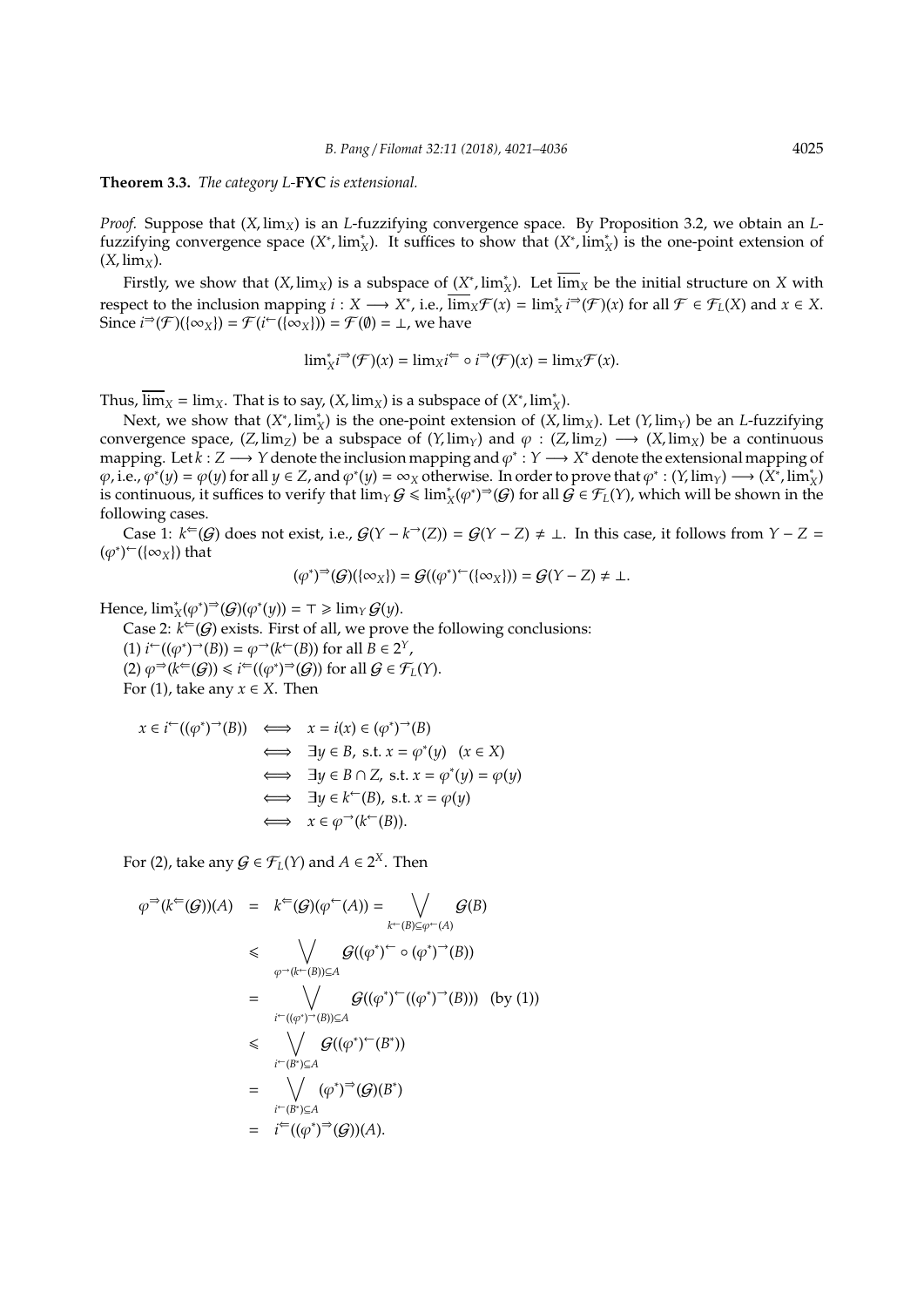Now we show that  $\varphi^* : (Y, \lim_Y) \longrightarrow (X^*, \lim_X^*)$  is continuous. Take any  $y \in Y$ . If  $y \in Z$ , then

$$
\begin{array}{rcl}\n\lim_{Y} \mathcal{G}(y) & \leq & \lim_{Y} k^{\Rightarrow} (k^{\Leftarrow}(\mathcal{G}))(y) \\
& = & \lim_{Z} k^{\Leftarrow}(\mathcal{G})(y) \\
& \leq & \lim_{X} \varphi^{\Rightarrow} (k^{\Leftarrow}(\mathcal{G}))(\varphi(y)) \\
& \leq & \lim_{X} i^{\Leftarrow}((\varphi^*)^{\Rightarrow}(\mathcal{G}))(\varphi^*(y)) \\
& = & \lim_{X} (\varphi^*)^{\Rightarrow}(\mathcal{G})(\varphi^*(y)).\n\end{array}
$$

If  $y \in Y - Z$ , then  $\varphi^*(y) = \infty_X$ . It follows from  $\lim_X^*(\varphi^*) \to (\mathcal{G})(\infty_X) = \top$  that  $\lim_Y \mathcal{G}(y) \leq \lim_X^*(\varphi^*) \to (\mathcal{G})(\varphi^*(y))$ . This implies the continuity of  $\varphi^* : (Y, \text{lim}_Y) \longrightarrow (X^*, \text{lim}_X^*)$ .

As a consequence, the category *L*-**FYC** is extensional.

By Theorems 3.1 and 3.3, we obtain

**Theorem 3.4.** *The category L-***FYC** *is a topological universe.*

In the sequel, we will show that the category *L*-**FYC** satisfies (CP3). To this end, the following lemma is necessary.

**Lemma 3.5.** *Let*  $\{\mathcal{F}_{\lambda}\}_{{\lambda \in \Lambda}}$  *be a family of L-filters of ordinary subsets with*  $\mathcal{F}_{\lambda} \in \mathcal{F}_L(X_{\lambda})$  ( $\lambda \in \Lambda$ ). Then for each  $A ∈ 2<sup>Π<sub>λ∈Λ</sub> X<sub>λ</sub></sup>$ ,

$$
\left(\prod_{\lambda\in\Lambda}\mathcal{F}_{\lambda}\right)(A) = \bigvee_{n\in\mathbb{N}} \bigvee \left\{\wedge_{i=1}^{n}\mathcal{F}_{\lambda_{i}}(B_{\lambda_{i}}) \mid B_{\lambda} = X_{\lambda} \text{ when } \lambda \notin \{\lambda_{i}\}_{i=1}^{i=n}, \prod_{\lambda\in\Lambda}B_{\lambda} \subseteq A\right\}
$$

*Proof.* For each  $A \in 2^{\prod_{\lambda \in \Lambda} X_{\lambda}}$ , we have

$$
\begin{aligned}\n&\left(\prod_{\lambda\in\Lambda}\mathcal{F}_{\lambda}\right)(A) \\
&= \left(\bigvee_{\lambda\in\Lambda}p_{\lambda}^{\leftarrow}(\mathcal{F}_{\lambda})\right)(A) \\
&= \bigvee_{n\in\mathbb{N}}\bigvee_{\lambda\in\Lambda}\{\wedge_{i=1}^{n}p_{\lambda_{i}}^{\leftarrow}(\mathcal{F}_{\lambda_{i}})(A_{\lambda_{i}}) \mid \cap_{i=1}^{n}A_{\lambda_{i}}\subseteq A\} \quad \text{(by Proposition 2.2)} \\
&= \bigvee_{n\in\mathbb{N}}\bigvee_{\lambda_{i=1}^{n}A_{\lambda_{i}}\subseteq A} \wedge_{i=1}^{n} \bigvee_{p_{\lambda_{i}}^{\leftarrow}(\mathcal{B}_{\lambda_{i}})\subseteq A_{\lambda_{i}}} \mathcal{F}_{\lambda_{i}}(B_{\lambda_{i}}) \\
&= \bigvee_{n\in\mathbb{N}}\bigvee_{\lambda_{i=1}^{n}A_{\lambda_{i}}\subseteq A} \bigvee_{p_{\lambda_{i}}^{\leftarrow}(\mathcal{B}_{\lambda_{i}})\subseteq A_{\lambda_{1}}} \cdots \bigvee_{p_{\lambda_{n}}^{\leftarrow}(\mathcal{B}_{\lambda_{n}})\subseteq A_{\lambda_{n}}} \wedge_{i=1}^{n} \mathcal{F}_{\lambda_{i}}(B_{\lambda_{i}}) \\
&= \bigvee_{n\in\mathbb{N}} \bigvee_{\lambda_{i=1}^{n}p_{\lambda_{i}}^{\leftarrow}(\mathcal{B}_{\lambda_{i}})\subseteq A} \wedge_{i=1}^{n} \mathcal{F}_{\lambda_{i}}(B_{\lambda_{i}}) \\
&= \bigvee_{n\in\mathbb{N}} \bigvee_{n\in\mathbb{N}} \left\{\wedge_{i=1}^{n} \mathcal{F}_{\lambda_{i}}(B_{\lambda_{i}}) \mid B_{\lambda} = X_{\lambda} \text{ when } \lambda \notin \{\lambda_{i}\}_{i=1}^{i=n}, \prod_{\lambda\in\Lambda} B_{\lambda} \subseteq A\right\}\n\end{aligned}
$$

This proves the conclusion.  $\square$ 

**Proposition 3.6.** *Let*  $\{\varphi_\lambda : X_\lambda \longrightarrow Y_\lambda\}$  *be a family of surjective mappings and let*  $\{\mathcal{F}_\lambda\}_{\lambda \in \Lambda}$  *be a family of L-filters of ordinary subsets with*  $\mathcal{F}_{\lambda} \in \mathcal{F}_L(X_{\lambda})$ *. Then* 

.

$$
\left(\prod_{\lambda\in\Lambda}\varphi_\lambda\right)^\Rightarrow\left(\prod_{\lambda\in\Lambda}\mathcal{F}_\lambda\right)=\prod_{\lambda\in\Lambda}\varphi_\lambda^\Rightarrow(\mathcal{F}_\lambda).
$$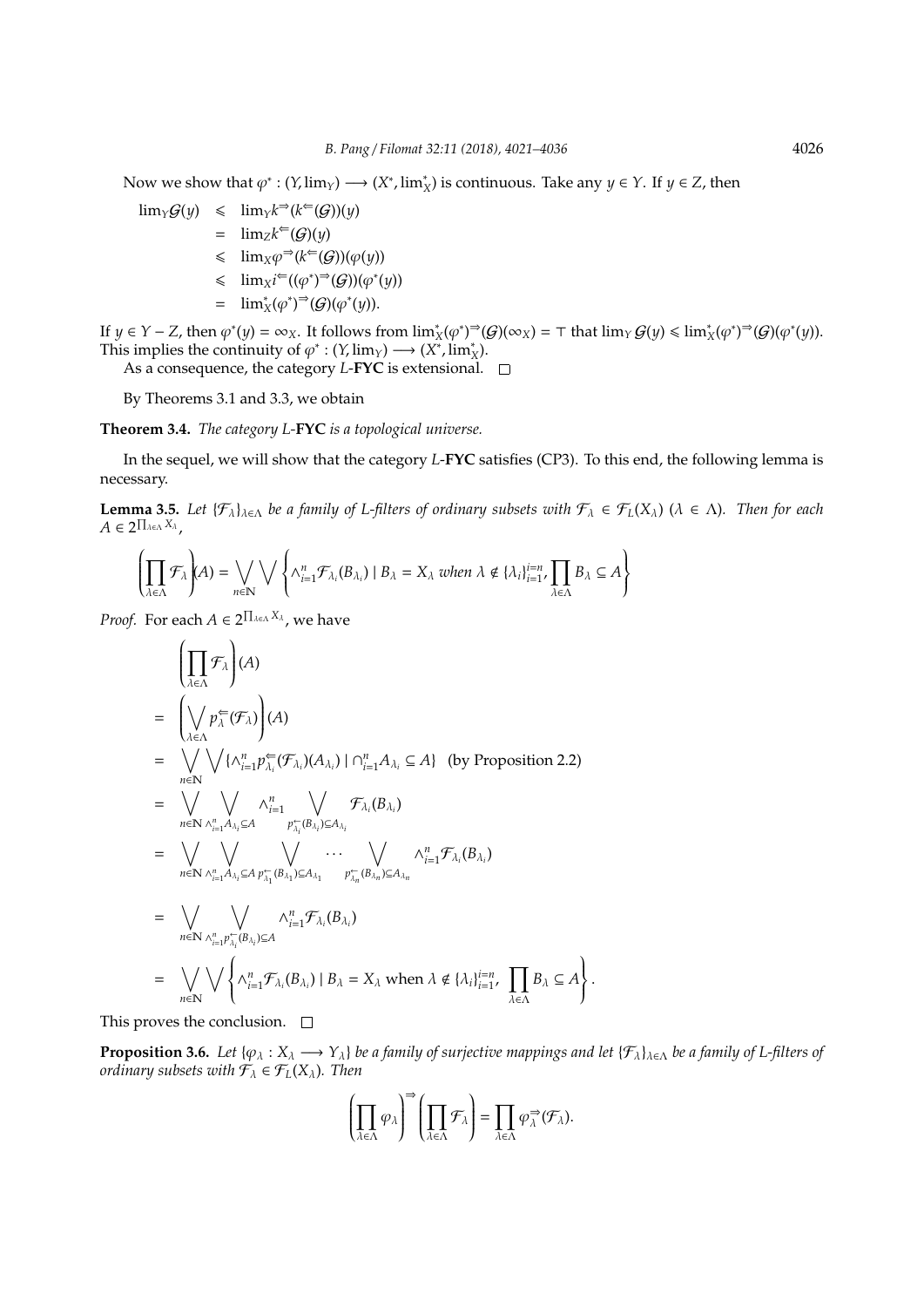*Proof.* Let

$$
\Pi_{\lambda \in \Lambda} X_{\lambda} \xrightarrow{\Pi_{\lambda \in \Lambda} \varphi_{\lambda}} \Pi_{\lambda \in \Lambda} Y_{\lambda}
$$
\n
$$
\varphi_{\lambda} \downarrow \qquad \qquad \varphi_{\lambda} \downarrow \qquad \qquad \varphi_{\lambda} \downarrow
$$
\n
$$
X_{\lambda} \xrightarrow{\varphi_{\lambda}} Y_{\lambda}
$$

be the product commutation diagram. Firstly, the inequality

$$
\left(\prod_{\lambda\in\Lambda}\varphi_\lambda\right)^\Rightarrow\left(\prod_{\lambda\in\Lambda}\mathcal{F}_\lambda\right)\geq \prod_{\lambda\in\Lambda}\varphi_\lambda^\Rightarrow(\mathcal{F}_\lambda)
$$

can be verified as follows:

$$
\left(\prod_{\lambda \in \Lambda} \varphi_{\lambda}\right)^{\Rightarrow} \left(\prod_{\lambda \in \Lambda} \mathcal{F}_{\lambda}\right)
$$
\n
$$
\geq \prod_{\lambda \in \Lambda} q_{\lambda}^{\Rightarrow} \left(\left(\prod_{\lambda \in \Lambda} \varphi_{\lambda}\right)^{\Rightarrow} \left(\prod_{\lambda \in \Lambda} \mathcal{F}_{\lambda}\right)\right) \text{ (by Proposition 2.4 (1))}
$$
\n
$$
= \prod_{\lambda \in \Lambda} \left(q_{\lambda} \circ \prod_{\lambda \in \Lambda} \varphi_{\lambda}\right)^{\Rightarrow} \left(\prod_{\lambda \in \Lambda} \mathcal{F}_{\lambda}\right)
$$
\n
$$
= \prod_{\lambda \in \Lambda} (\varphi_{\lambda} \circ p_{\lambda})^{\Rightarrow} \left(\prod_{\lambda \in \Lambda} \mathcal{F}_{\lambda}\right)
$$
\n
$$
= \prod_{\lambda \in \Lambda} \varphi_{\lambda}^{\Rightarrow} \left(p_{\lambda}^{\Rightarrow} \left(\prod_{\lambda \in \Lambda} \mathcal{F}_{\lambda}\right)\right) \text{ (by Proposition 2.4 (2))}
$$
\n
$$
\geq \prod_{\lambda \in \Lambda} \varphi_{\lambda}^{\Rightarrow} (\mathcal{F}_{\lambda}).
$$

Conversely, for all  $A \in 2^{\prod_{\lambda \in \Lambda} Y_{\lambda}}$ , by Lemma 3.5, we have

$$
\left(\prod_{\lambda \in \Lambda} \varphi_{\lambda}\right)^{\Rightarrow} \left(\prod_{\lambda \in \Lambda} \mathcal{F}_{\lambda}\right) (A)
$$
\n
$$
= \left(\prod_{\lambda \in \Lambda} \mathcal{F}_{\lambda}\right) \left(\left(\prod_{\lambda \in \Lambda} \varphi_{\lambda}\right)^{\leftarrow} (A)\right)
$$
\n
$$
= \bigvee_{n \in \mathbb{N}} \bigvee \left\{\Lambda_{i=1}^{n} \mathcal{F}_{\lambda_{i}}(B_{\lambda_{i}}) \mid B_{\lambda} = X_{\lambda} \text{ when } \lambda \notin \{\lambda_{i}\}_{i=1}^{i=n}, \prod_{\lambda \in \Lambda} B_{\lambda} \subseteq \left(\prod_{\lambda \in \Lambda} \varphi_{\lambda}\right)^{\leftarrow} (A)\right\}
$$

and

$$
\left(\prod_{\lambda\in\Lambda}\varphi_{\lambda}^{\Rightarrow}(\mathcal{F}_{\lambda})\right)(A)
$$
\n
$$
=\bigvee_{n\in\mathbb{N}}\bigvee\left\{\Lambda_{i=1}^{n}\mathcal{F}_{\lambda_{i}}(\varphi_{\lambda_{i}}\in\mathcal{E}_{\lambda_{i}}))\mid E_{\lambda}=\Upsilon_{\lambda}\text{ when }\lambda\notin\{\lambda_{i}\}_{i=1}^{i=n},\prod_{\lambda\in\Lambda}E_{\lambda}\subseteq A\right\}.
$$

Take each  $n \in \mathbb{N}$  and  $B_{\lambda} \in 2^{X_{\lambda}}$  ( $\lambda \in \Lambda$ ) such that  $B_{\lambda} = X_{\lambda}$  when  $\lambda \notin {\lambda_i}_{i=1}^{i=n}$  and  $\prod_{\lambda \in \Lambda} B_{\lambda} \subseteq (\prod_{\lambda \in \Lambda} \varphi_{\lambda})^{\leftarrow}(A)$ . Let  $E_{\lambda} = \varphi_{\lambda}^{\rightarrow}$  $\overrightarrow{\lambda}$  (*B*<sub>λ</sub>) for all  $\lambda$  ∈ Λ. Then

$$
\wedge_{i=1}^n \mathcal{F}_{\lambda_i}(\varphi_{\lambda_i}^\leftarrow(E_{\lambda_i}))=\wedge_{i=1}^n \mathcal{F}_{\lambda_i}(\varphi_{\lambda_i}^\leftarrow(\varphi_{\lambda_i}^\rightarrow(B_{\lambda_i})))\geq \wedge_{i=1}^n \mathcal{F}_{\lambda_i}(B_{\lambda_i}).
$$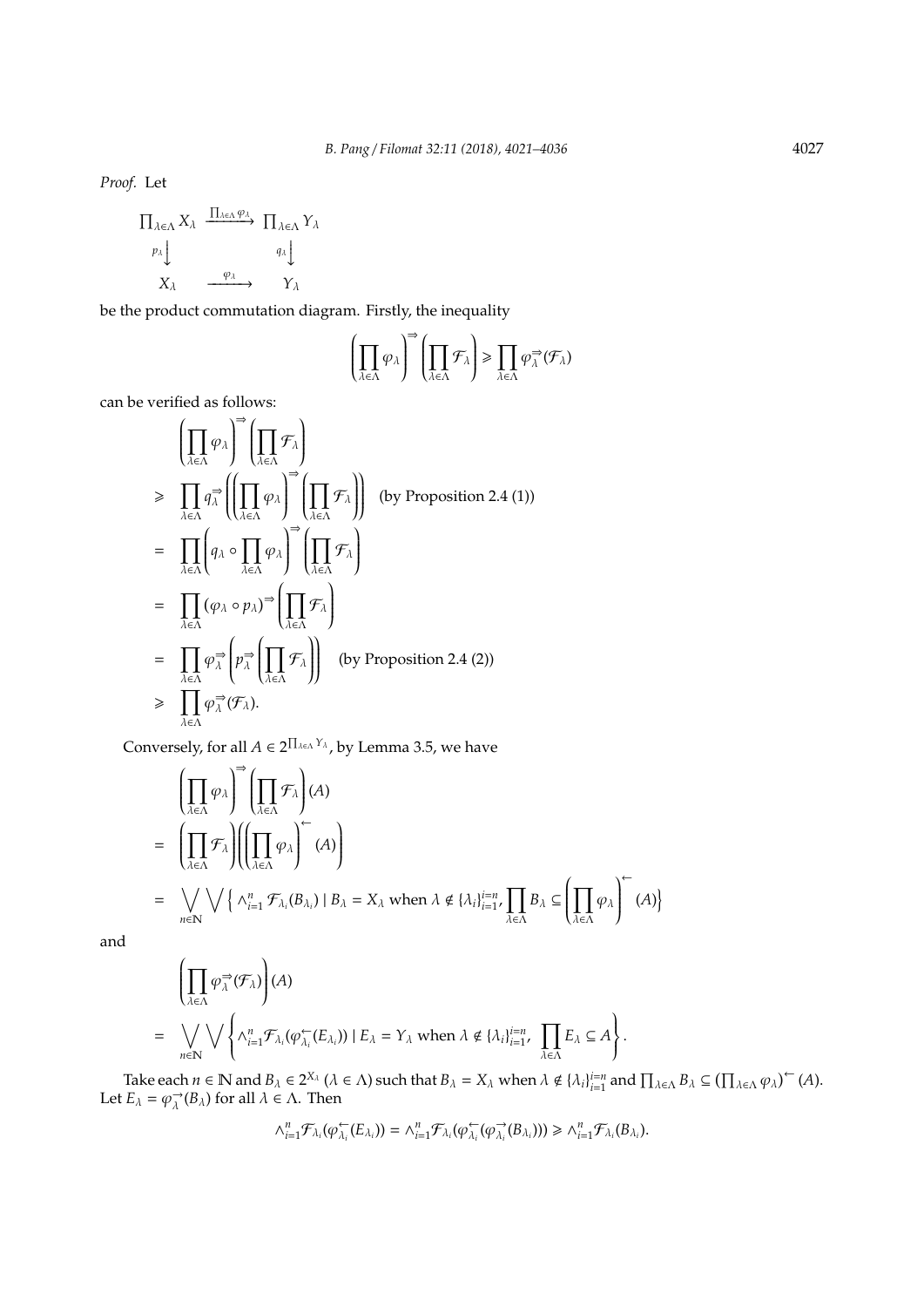Since  $\varphi_{\lambda}$  is surjective, we have  $E_{\lambda} = Y_{\lambda}$  when  $\lambda \notin {\lambda_i}^{i=n}_{i=1}$ . Further, we have

$$
\prod_{\lambda\in\Lambda}E_\lambda=\prod_{\lambda\in\Lambda}\varphi_\lambda^{\rightarrow}(B_\lambda)=\left(\prod_{\lambda\in\Lambda}\varphi_\lambda\right)^{\rightarrow}\left(\prod_{\lambda\in\Lambda}B_\lambda\right)\subseteq\left(\prod_{\lambda\in\Lambda}\varphi_\lambda\right)^{\rightarrow}\left(\left(\prod_{\lambda\in\Lambda}\varphi_\lambda\right)^{\leftarrow}(A)\right)\subseteq A,
$$

Thus, we obtain  $\left(\prod_{\lambda \in \Lambda} \varphi_{\lambda}\right)^{\Rightarrow} \left(\prod_{\lambda \in \Lambda} \mathcal{F}_{\lambda}\right)(A) \leqslant \left(\prod_{\lambda \in \Lambda} \varphi_{\lambda}^{\Rightarrow}\right)$  $\Rightarrow_{\lambda}^{\Rightarrow}$  ( $\mathcal{F}_{\lambda}$ ))(*A*) for all  $A \in L^{\prod_{\lambda \in \Lambda} Y_{\lambda}}$ , as desired.

**Theorem 3.7.** Suppose that L is a completely distributive lattice. If  $\{\varphi_\lambda:(X_\lambda,\lim_{X_\lambda})\longrightarrow(Y_\lambda,\lim_{Y_\lambda})\}$  is a family of *quotient mappings in L-***FYC***, then the product mapping*

$$
\prod_{\lambda \in \Lambda} \varphi_\lambda : \left(\prod_{\lambda \in \Lambda} X_\lambda, \prod_{\lambda \in \Lambda} \lim_{\chi_\lambda} \right) \longrightarrow \left(\prod_{\lambda \in \Lambda} Y_\lambda, \prod_{\lambda \in \Lambda} \lim_{\gamma_\lambda} \right)
$$

*is a quotient mapping in L-***FYC***.*

*Proof.* Suppose that  $\varphi := \prod_{\lambda \in \Lambda} \varphi_{\lambda}$ ,  $(X, \lim_X) := (\prod_{\lambda \in \Lambda} X_{\lambda}$ ,  $\prod_{\lambda \in \Lambda} \lim_{X_{\lambda}})$  and  $(Y, \lim_Y) := (\prod_{\lambda \in \Lambda} Y_{\lambda}$ ,  $\prod_{\lambda \in \Lambda} \lim_{Y_{\lambda}})$ . Let

$$
(X, \lim_X) \xrightarrow{\varphi} (Y, \lim_Y)
$$
  
\n
$$
\downarrow^{p_{\lambda}} \downarrow \qquad \qquad q_{\lambda} \downarrow
$$
  
\n
$$
(X_{\lambda}, \lim_{X_{\lambda}}) \xrightarrow{\varphi_{\lambda}} (Y_{\lambda}, \lim_{Y_{\lambda}})
$$

be the product commutation diagram. Since  $\varphi_\lambda : (X_\lambda, \text{lim}_{X_\lambda}) \longrightarrow (Y_\lambda, \text{lim}_{Y_\lambda})$  is a quotient mapping, i.e.,  $\lim_{Y_\lambda}$  is the final structure with respect to the sink  $\varphi_\lambda: (X_\lambda,\lim_{X_\lambda}) \longrightarrow Y_\lambda$ , we have

$$
\forall \mathcal{G}_{\lambda} \in \mathcal{F}_{L}(Y_{\lambda}), y_{\lambda} \in Y_{\lambda}, \, \lim_{Y_{\lambda}} \mathcal{G}_{\lambda}(y_{\lambda}) = \bigvee_{\varphi_{\lambda}^{\Rightarrow}(\mathcal{F}_{\lambda}) \leq \mathcal{G}_{\lambda}} \bigvee_{\varphi_{\lambda}(x_{\lambda}) = y_{\lambda}} \lim_{X_{\lambda}} \mathcal{F}_{\lambda}(x_{\lambda}).
$$

In order to show that  $\varphi$  is a quotient mapping, it suffices to prove:

(1)  $\varphi$  is surjective.

(2)  $\lim_{Y}$  is the final structure with respect to the sink  $\varphi$  : (*X*,  $\lim_{X}$ )  $\longrightarrow$  *Y*.

(1) is true since  $\{\varphi_\lambda\}_{\lambda \in \Lambda}$  are all surjective. For (2), let  $\overline{\lim}_Y$  denote the final structure with respect to the  $\sin k \varphi : (X, \lim_X) \longrightarrow Y$ . Then

$$
\forall \mathcal{G} \in \mathcal{F}_L(Y), \forall y \in Y, \ \overline{\lim}_Y \mathcal{G}(y) = \bigvee_{\varphi \Rightarrow (\mathcal{F}) \leq \mathcal{G}} \bigvee_{\varphi(x) = y} \lim_{X} \mathcal{F}(x).
$$

Next, we will show  $\lim_{\Upsilon} = \overline{\lim}_{\Upsilon}$ .

On one hand, for each  $G \in \mathcal{F}_L(X)$  and  $y \in Y$  with  $\varphi \rightarrow (\mathcal{F}) \leq G$  and  $\varphi(x) = y$ , we have

 $\lim_{X \to \infty} \mathcal{F}(x) \leq \lim_{X \to \infty} p_{\lambda}^{\Rightarrow}$  $\Rightarrow_{\lambda} \mathcal{F}(\mathcal{F}) (p_{\lambda}(x))$  $\leqslant \lim_{\gamma_{\lambda}} \varphi_{\lambda}^{\Rightarrow}$  $\Rightarrow_{\lambda} \varphi_{\lambda} \Rightarrow$  $\Rightarrow_{\lambda}^{\Rightarrow}$ (F))( $\varphi_{\lambda}(p_{\lambda}(x))$ )  $=$  lim<sub>*Y*<sup> $_{\lambda}$ </sup> $q_{\lambda}^{\Rightarrow}$ </sub>  $\Rightarrow_{\lambda} \varphi \Rightarrow (\mathcal{F})) (q_{\lambda}(\varphi(x)))$ 6 lim*<sup>Y</sup>*<sup>λ</sup> *q* ⇒  $\Rightarrow_{\lambda}^{\Rightarrow}$ (G)(q<sub>λ</sub>(y))

for all  $\lambda \in \Lambda$ . Then it follows that  $\lim_{x \to \Lambda} f(x) \leq \lambda_{\lambda \in \Lambda} \lim_{\gamma_{\lambda}} q_{\lambda}^{\Rightarrow}$  $\frac{\partial}{\partial \lambda}(\mathcal{G})(q_{\lambda}(y)) = \lim_{Y} \mathcal{G}(y)$ . Thus, we obtain  $\overline{\lim}_{Y}G(y) \leq \lim_{Y}G(y)$ .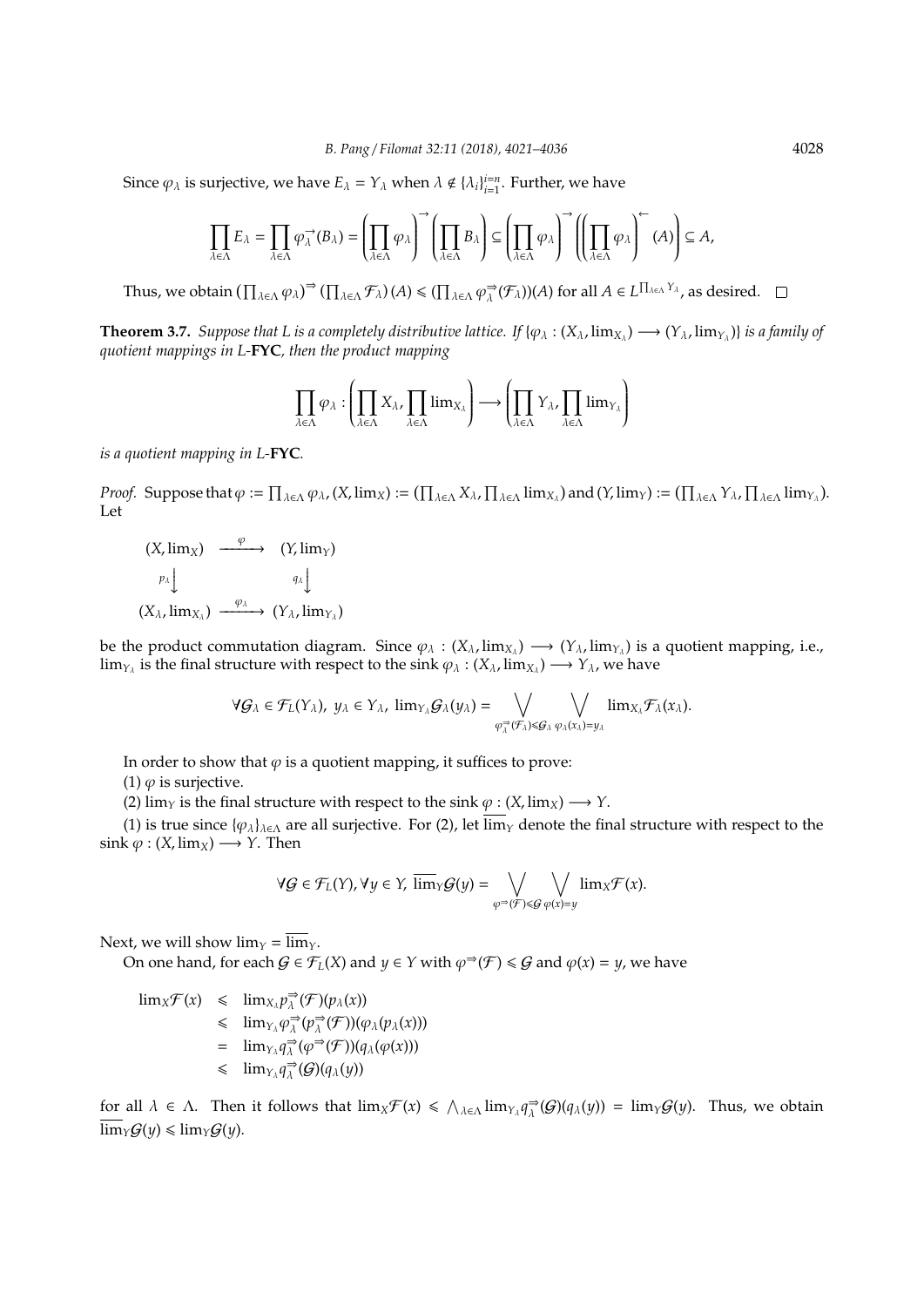On the other hand, for each  $G \in \mathcal{F}_L(X)$  and  $\gamma \in Y$ , by the completely distributive law, we have

$$
\begin{array}{lll}\n\lim_{Y} \mathcal{G}(y) &=& \bigwedge_{\lambda \in \Lambda} \lim_{Y_{\lambda} q_{\lambda}^{-1}} (\mathcal{G}) (q_{\lambda}(y)) \\
&=& \bigwedge_{\lambda \in \Lambda} \bigvee_{\varphi_{\lambda}^{-1} (\mathcal{G}) \cap \varphi_{\lambda} (x_{\lambda}) = q_{\lambda}(y)} \bigvee_{\lambda \in \Lambda \varphi_{\lambda} \mathcal{F}_{\lambda}} \lim_{X_{\lambda} \phi(\lambda) (x_{\lambda})} \lim_{X_{\lambda} \phi(\lambda) (x_{\lambda})} (\text{where } \Phi_{\lambda} = \{\mathcal{F}_{\lambda} \in \mathcal{F}_{L}(X_{\lambda}) \mid \varphi_{\lambda}^{-2} (\mathcal{F}_{\lambda}) \leq q_{\lambda}^{-3} (\mathcal{G})\}) \\
&=& \bigvee_{\phi \in \prod_{\lambda \in \Lambda} \Phi_{\lambda}} \bigwedge_{\lambda \in \Lambda \varphi_{\lambda} \mathcal{F}_{\lambda}} \lim_{\lambda \in \Lambda} \phi(\lambda) (\psi(\lambda)) \quad (\text{where } \Psi_{\lambda} = \{x_{\lambda} \in X_{\lambda} \mid \varphi_{\lambda} (x_{\lambda}) = q_{\lambda}(y)\}) \\
& \leqslant & \bigvee_{\phi \in \prod_{\lambda \in \Lambda} \Phi_{\lambda} \psi \in \prod_{\lambda \in \Lambda} \Psi_{\lambda} \mathcal{F}_{\lambda}} \bigwedge_{\lambda \in \Lambda} \lim_{X_{\lambda} \mathcal{F}_{\lambda}^{-1}} \bigg(\prod_{\lambda \in \Lambda} \phi(\lambda)\bigg) \bigg(p_{\lambda} \bigg(\prod_{\lambda \in \Lambda} \psi(\lambda)\bigg)\bigg) \\
&=& \bigvee_{\phi \in \prod_{\lambda \in \Lambda} \Phi_{\lambda} \psi \in \prod_{\lambda \in \Lambda} \Psi_{\lambda}} \lim_{X_{\lambda} \mathcal{F}_{\lambda}} \phi(\lambda) \bigg(\prod_{\lambda \in \Lambda} \psi(\lambda)\bigg) \\
& \leqslant & \bigvee_{\phi \in \Pi_{\lambda \in \Lambda} \Phi_{\lambda}} \bigvee_{\psi \in \prod_{\lambda \in \Lambda} \Psi_{\lambda}} \lim_{\lambda \in \Lambda} \mathcal{F}_{\lambda} (\lambda) \bigg(\prod_{\lambda \in \Lambda} \psi(\lambda)\bigg) \\
& \leq
$$

where the last inequality holds from

$$
\varphi\left(\prod_{\lambda\in\Lambda}\psi(\lambda)\right)=\prod_{\lambda\in\Lambda}\varphi_\lambda(\psi(\lambda))=\prod_{\lambda\in\Lambda}q_\lambda(y)=y
$$

and

$$
\varphi^{\Rightarrow}\left(\prod_{\lambda\in\Lambda}\phi(\lambda)\right) = \left(\prod_{\lambda\in\Lambda}\varphi_{\lambda}\right)^{\Rightarrow}\left(\prod_{\lambda\in\Lambda}\phi(\lambda)\right)
$$
  
\n
$$
= \prod_{\lambda\in\Lambda}\varphi_{\lambda}^{\Rightarrow}(\phi(\lambda)) \text{ (by Proposition 3.6)}
$$
  
\n
$$
\leq \prod_{\lambda\in\Lambda}\varphi_{\lambda}^{\Rightarrow}(G) \text{ (since } \phi(\lambda) \in \phi_{\lambda})
$$
  
\n
$$
\leq G. \text{ (by Proposition 2.4(1))}
$$

As a consequence, we obtain  $\lim_{Y} = \overline{\lim}_{Y}$ , as desired.  $\square$ 

By Theorems 3.4 and 3.7, we obtain the main result in this section.

**Theorem 3.8.** *Let L be a completely distributive lattice. Then the category L-***FYC** *is a strong topological universe.*

## **4.** *L***-Fuzzifying Kent Convergence Spaces**

In [11], Jäger proposed the concept of stratified *L*-Kent convergence structures by means of stratified *L*-filters and established its relationship with stratified *L*-generalized convergence structures. In this section, we will adopt a similar way to propose the concept of *L*-fuzzifying Kent convergence spaces and study its relationship with *L*-fuzzifying convergence spaces. Moreover, we will show that the category of *L*-fuzzifying Kent convergence spaces is also a strong topological universe.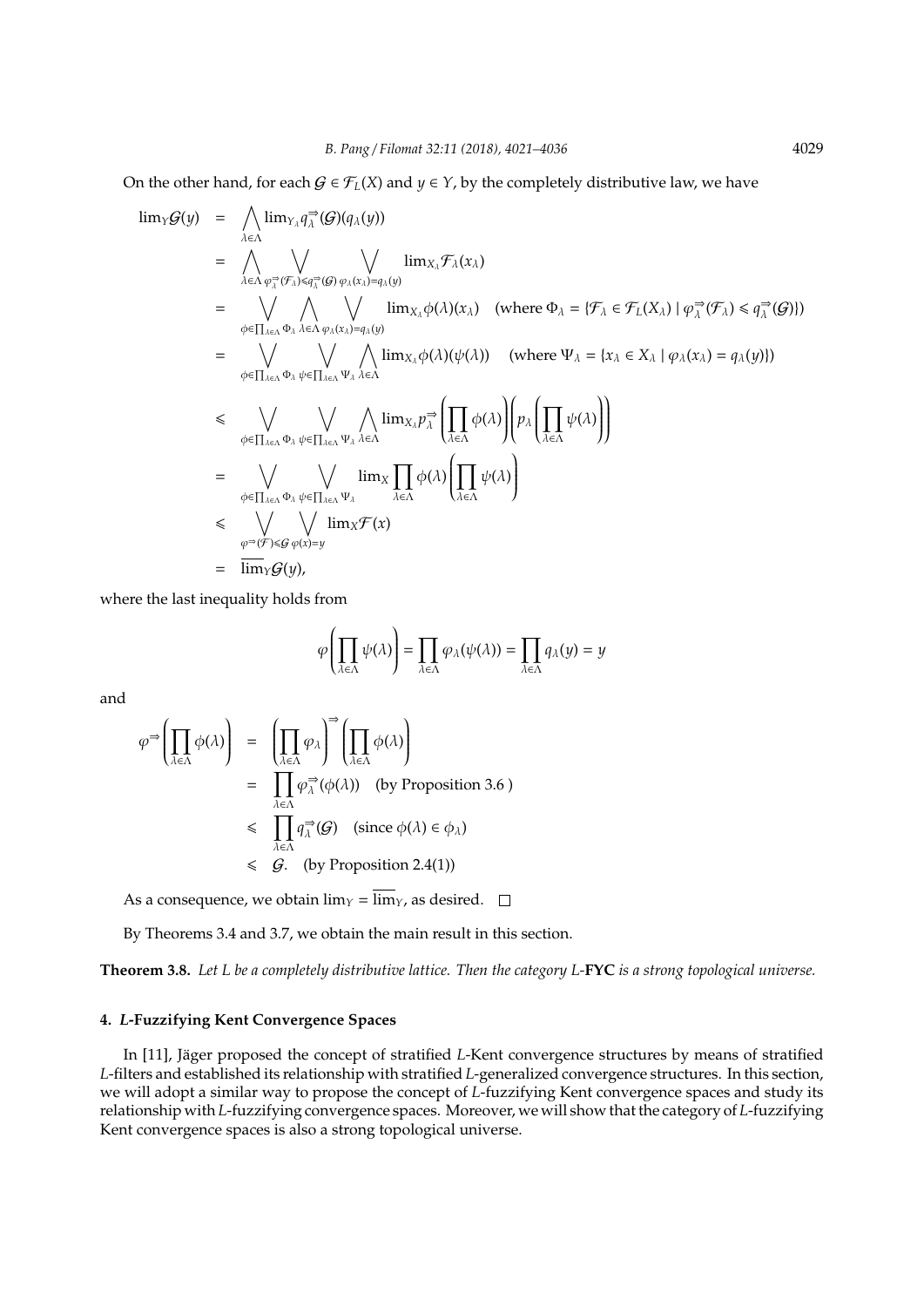**Definition 4.1.** An *L*-fuzzifying convergence structure  $\lim : \mathcal{F}_L(X) \longrightarrow L^X$  satisfying the following condition

$$
(\text{LFYK})\ \ \forall \mathcal{F} \in \mathcal{F}_L(X),\ \forall x \in X,\ \lim \mathcal{F}(x) = \lim (\mathcal{F} \wedge [x])(x)
$$

is called an *L*-fuzzifying Kent convergence structure. The pair (*X*, lim) is called an *L*-fuzzifying Kent convergence space. Let *L*-**FYKC** denote the full subcategory of *L*-**FYC** consisting of all *L*-fuzzifying Kent convergence spaces.

Next let us explore deeper relationship between *L*-**FYKC** and *L*-**FYC**.

**Theorem 4.2.** *The category L-***FYKC** *is a full and bireflective subcategory of L-***FYC***.*

*Proof.* For an *L*-fuzzifying convergence space (*X*, lim), we define

$$
\lim{}^*\mathcal{F}(x)=\bigvee_{\mathcal{F}\geq \mathcal{G}\wedge [x]}\lim \mathcal{G}(x).
$$

Then we claim that  $id_X$  :  $(X, \text{lim}) \longrightarrow (X, \text{lim}^*)$  is the *L*-**FYKC**-bireflector. For this it suffices to prove:

- (1) lim<sup>∗</sup> is an *L*-fuzzifying Kent convergence structure on *X*.
- (2) For  $(Y, \lim^Y)$  ∈ |L-**FYKC**| and each mapping  $\varphi : X \longrightarrow Y$ , the continuity of  $\varphi : (X, \lim) \longrightarrow (Y, \lim^Y)$ implies the continuity of  $\varphi : (X, \text{lim}^*) \longrightarrow (Y, \text{lim}^Y).$
- (1) (LFY1) and (LFY2) are obvious. For (LFYK), we first have

$$
\{\mathcal{G}:\mathcal{F}\geq \mathcal{G}\wedge [x]\}=\{\mathcal{G}:\mathcal{F}\wedge [x]\geq \mathcal{G}\wedge [x]\}.
$$

Thus it follows that

$$
\lim^*\mathcal{F}(x)=\bigvee_{\mathcal{F}\geq\mathcal{G}\wedge[x]}\lim\mathcal{G}(x)\leq\bigvee_{\mathcal{F}\wedge[x]\geq\mathcal{G}\wedge[x]}\lim\mathcal{G}(x)=\lim^*(\mathcal{F}\wedge[x])(x).
$$

That is,  $\lim^* \mathcal{F}(x) = \lim^* (\mathcal{F} \wedge [x])(x)$ .

(2) Since  $\varphi$  : (*X*, lim) → (*Y*, lim<sup>*Y*</sup>) is continuous, it follows that for each  $\mathcal{F} \in \mathcal{F}_L(X)$  and each *x* ∈ *X*,

$$
\lim \mathcal{F}(x) \leq \lim^Y \varphi^{\Rightarrow} (\mathcal{F})(\varphi(x)).
$$

Then

$$
\begin{array}{rcl}\n\lim^* \mathcal{F}(x) & = & \bigvee_{\mathcal{F} \geq \mathcal{G} \wedge [x]} \lim_{\mathcal{G} \leq x} \mathcal{G}(x) \\
& \leq & \bigvee_{\varphi \Rightarrow (\mathcal{F}) \geq \varphi \Rightarrow (\mathcal{G}) \wedge [\varphi(x)]} \lim^{\gamma} \varphi \Rightarrow (\mathcal{G}) (\varphi(x)) \\
& = & \bigvee_{\varphi \Rightarrow (\mathcal{F}) \geq \varphi \Rightarrow (\mathcal{G}) \wedge [\varphi(x)]} \lim^{\gamma} (\varphi \Rightarrow (\mathcal{G}) \wedge [\varphi(x)])(\varphi(x)) \\
& & \therefore\n\end{array}
$$

 $\leq \lim^{Y} \varphi \rightarrow (F)(\varphi(x)).$ 

The continuity of  $\varphi : (X, \text{lim}^*) \longrightarrow (Y, \text{lim}^Y)$  is proved, as desired.

By Theorem 4.2, we obtain the following result.

**Corollary 4.3.** *The category L-***FYKC** *is closed under formation of subspaces and product spaces in L-***FYC***.*

**Theorem 4.4.** *The category L-***FYKC** *is a full and bicoreflective subcategory of L-***FYC***.*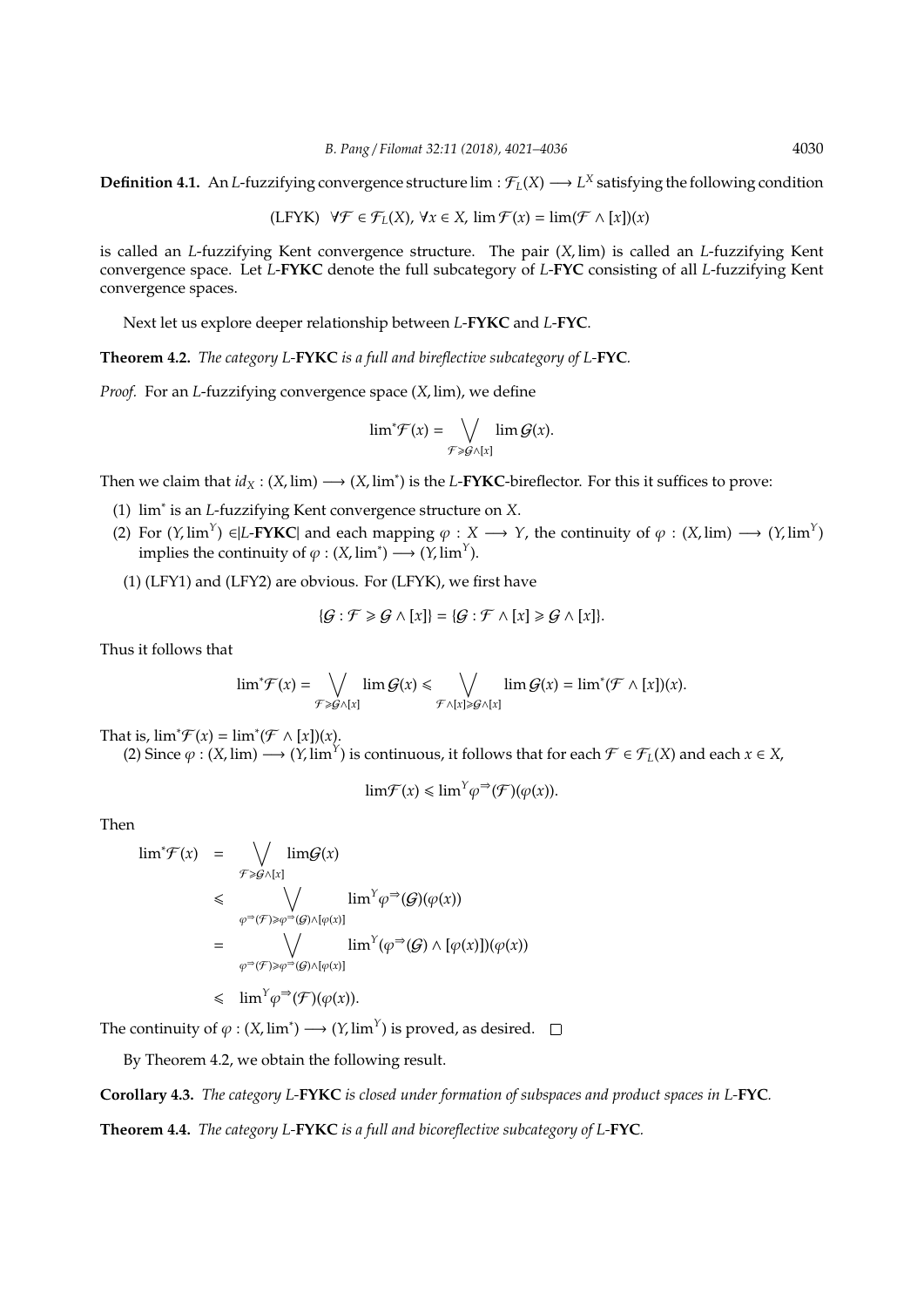*Proof.* For an *L*-fuzzifying convergence space (*X*, lim), we define

$$
\lim_{x} \mathcal{F}(x) = \lim_{x} (\mathcal{F} \wedge [x])(x).
$$

Then we claim that  $id_X$  :  $(X, \text{lim}_*) \longrightarrow (X, \text{lim})$  is the *L*-**FYKC**-bicoreflector. For this it suffices to prove:

- (1) lim<sup>∗</sup> is an *L*-fuzzifying Kent convergence structure on *X*.
- (2) For  $(Y, \lim_{Y} \in [L-FYKC]$  and each mapping  $\varphi : Y \longrightarrow X$ , the continuity of  $\varphi : (Y, \lim_{Y} \to (X, \lim_{Y} \in [L+FYKC])$ implies the continuity of  $\varphi$  : (*Y*, lim<sub>*Y*</sub>)  $\longrightarrow$  (*X*, lim<sub>*\**</sub>).
	- (1) Obvious.

(2) Since (*Y*, lim<sub>*Y*</sub>) ∈|*L*-**FYKC**|, it follows that for each  $G \in \mathcal{F}_L(Y)$  and each  $y \in Y$ ,

$$
\lim_{\Upsilon} \mathcal{G}(y) = \lim_{\Upsilon} (\mathcal{G} \wedge [y])(y).
$$

By the continuity of  $\varphi$ , we have

$$
\lim\nolimits_{Y}(G\wedge [y])(y)\leq \lim(\varphi^{\Rightarrow}(G)\wedge [\varphi(y)])(\varphi(y))=\lim\nolimits_{*}\varphi^{\Rightarrow}(G)(\varphi(y)).
$$

This implies  $\lim_{Y} G(y) \leq \lim_{Y} \varphi \rightarrow (G)(\varphi(y))$ . The continuity of  $\varphi : (Y, \lim_{Y}) \longrightarrow (X, \lim_{Y})$  is proved, as desired.  $\square$ 

Since *L*-**FYC** is a topological category and *L*-**FYKC** is a full and bicoreflective subcategory of *L*-**FYC**, we obtain

**Corollary 4.5.** *The category L-***FYKC** *is a topological category.*

In order to show that *L*-**FYKC** is a strong topological universe, the following preparations are necessary.

**Definition 4.6.** A continuous mapping  $\varphi$  :  $(X, \text{lim}_X) \longrightarrow (Y, \text{lim}_Y)$  in the category *L*-**FYC** is called an isomorphism provided that  $\varphi : X \longrightarrow Y$  is bijective and that its inverse mapping  $\psi : (Y, \lim_{Y}) \longrightarrow (X, \lim_{X})$ is continuous. We say that an *L*-fuzzifying convergence space (*X*, lim*X*) is isomorphic to an *L*-fuzzifying convergence space  $(Y, \lim_{Y}$  if there exists an isomorphism between them.

In the following, we say that a subcategory **D** of a category **C** is isomorphism-closed in **C** if each **C**-object C that is isomorphic to a **D**-object must be a **D**-object.

**Lemma 4.7.** *The category L-***FYKC** *is a full and isomorphism-closed subcategory of L-***FYC***.*

*Proof.* Let  $\varphi$  : (*X*, lim<sub>*X*</sub>)  $\longrightarrow$  (*Y*, lim<sub>*Y*</sub>) be an isomorphism in *L*-**FYC** and (*X*, lim<sub>*X*</sub>) be an *L*-fuzzifying Kent convergence space. To verify (*Y*, lim*Y*) is an *L*-fuzzifying Kent convergence space, it is necessary to show that lim<sub>*Y*</sub> satisfies (LFYK). Now let  $\psi$  denote the inverse mapping of  $\varphi$ . Then for  $\mathcal{F} \in \mathcal{F}_L(Y)$ , by the continuity of  $\varphi$  and  $\psi$ , we have

$$
\begin{array}{rcl}\n\lim_{Y} \mathcal{F}(y) & \leqslant & \lim_{X} \psi^{\Rightarrow} (\mathcal{F})(\psi(y)) \\
& \leqslant & \lim_{Y} \varphi^{\Rightarrow} (\psi^{\Rightarrow} (\mathcal{F}))(\varphi(\psi(y))) \\
& = & \lim_{Y} (\varphi \circ \psi)^{\Rightarrow} (\mathcal{F})(\varphi(\psi(y))) = \lim_{Y} \mathcal{F}(y).\n\end{array}
$$

Hence,  $\lim_Y \mathcal{F}(y) = \lim_X \psi^{\Rightarrow}(\mathcal{F})(\psi(y))$ . Further, since  $(X, \lim_X)$  is an *L*-fuzzifying Kent convergence space, we obtain

 $\lim_Y(\mathcal{F} \wedge [y])(y) = \lim_X(\psi^{\Rightarrow}(\mathcal{F} \wedge [y])(\psi(y))$  $= \lim_{X} (\psi^{\Rightarrow}(\mathcal{F}) \wedge [\psi(y)])(\psi(y))$  $= \lim_{X} \psi^{\Rightarrow}(\mathcal{F}) (\psi(y)) = \lim_{Y} \mathcal{F}(y).$ 

Thus,  $\lim_{Y}$  satisfies (LFYK), as desired.  $\square$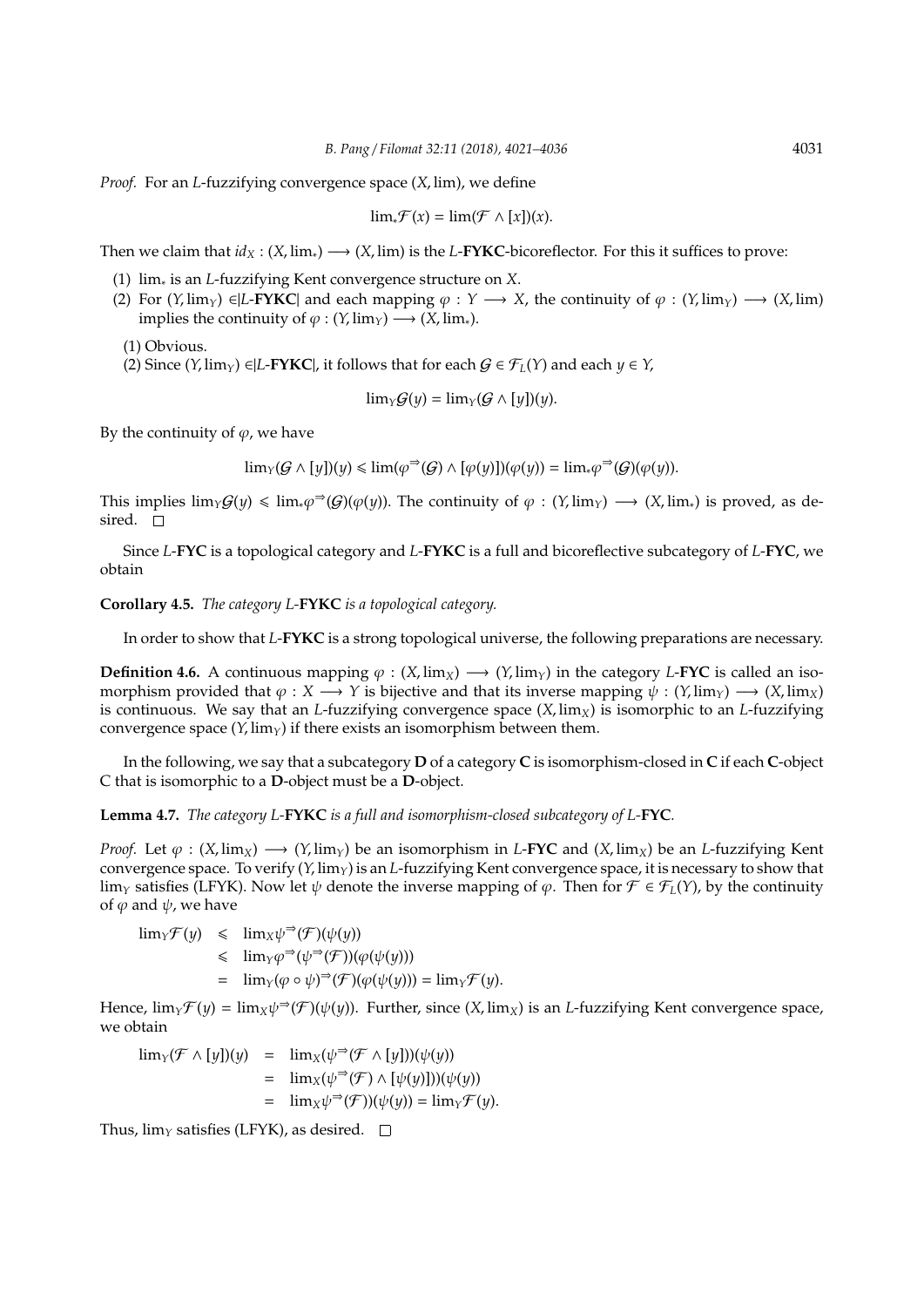**Lemma 4.8.** ([35]) *Let* **A** *be a topological category.*

(1) *If* **B** *is a bicoreflective* (*full and isomorphism-closed*) *subcategory of* **A** *which is closed under formation of finite products in* **A***, then* **B** *fulfills* (CP1) *whenever* **A** *fulfills* (CP1) *and the power objects in* **B** *arise from the corresponding power objects in* **A** *by applying the bicoreflector.*

(2) *If* **B** *is a bicoreflective* (*full and isomorphism-closed*) *subcategory of* **A** *which is closed under formation of subspaces in* **A***, then* **B** *fulfills* (CP2) *whenever* **A** *fulfills* (CP2) *and the one point extensions in* **B** *arise from the corresponding one point extensions in* **A** *by applying the bicoreflector.*

(3) *If* **B** *is a bicoreflective* (*full and isomorphism-closed*) *subcategory of* **A** *which is closed under formation of products in* **A***, then* **B** *fulfills* (CP3) *whenever* **A** *fulfills* (CP3)*.*

By Theorems 3.1, 3.3, 3.7 and Lemmas 4.7, 4.8, we obtain

**Theorem 4.9.** *The category L-***FYKC** *is a topological universe.*

**Theorem 4.10.** *Let L be a completely distributive lattice. Then the category L-***FYKC** *is a strong topological universe.*

By Theorem 4.4 and Lemma 4.8, we can obtain the concrete forms of power objects and one point extensions in *L*-**FYKC** as follows:

**Proposition 4.11.** (1) Let  $(X, \lim_X)$  and  $(Y, \lim_Y)$  be L-fuzzifying Kent convergence spaces. Then the power structure *on C*(*X*,*Y*) *is defined as follows:*

$$
c\text{-}\lim \mathcal{F}(\varphi) = \bigwedge_{\mathcal{H} \in \mathcal{F}_L(X)} \bigwedge_{x \in X} \left( \lim^X \mathcal{H}(x) \to \lim^Y ev^{\Rightarrow}((\mathcal{F} \wedge [\varphi]) \times \mathcal{H})(\varphi(x)) \right).
$$

(2) *Let* (*X*, lim) *be an L-fuzzifying Kent convergence space. Then the one point extension* (*X* ∗ , lim<sup>∗</sup> ) *is defined by*

 $\lim^* \mathcal{F}(x) = \begin{cases} \top, & x = \infty_X \text{ or } (\mathcal{F} \wedge [x])(\{\infty_X\}) \neq \bot; \\ \lim^* \in (\mathcal{F} \wedge [x])(x) & x \neq \infty, \text{ and } (\mathcal{F} \wedge [x])(\{\infty_Y\}) = \bot. \end{cases}$  $\lim i^{\leftarrow}(\mathcal{F} \wedge [x])(x), \quad x \neq \infty_X \text{ and } (\mathcal{F} \wedge [x])(\{\infty_X\}) = \bot.$ 

#### **5.** *L***-Fuzzifying Limit Spaces**

In this section, we will adopt the method in [11] to introduce the concept of *L*-fuzzifying limit spaces and study its relationship with *L*-fuzzifying Kent convergence spaces. Besides, we will study the categorical properties of *L*-fuzzifying limit spaces and will show that the category of *L*-fuzzifying limit spaces is a topological universe.

**Definition 5.1.** An *L*-fuzzifying convergence structure  $\lim : \mathcal{F}_L(X) \longrightarrow L^X$  satisfying the following condition

$$
(\text{LFYL}) \quad \forall \mathcal{F}, \mathcal{G} \in \mathcal{F}_L(X), \ \forall x \in X, \ \lim(\mathcal{F} \wedge \mathcal{G})(x) = \lim \mathcal{F}(x) \wedge \lim \mathcal{G}(x)
$$

is called an *L*-fuzzifying limit structure. The pair (*X*, lim) is called an *L*-fuzzifying limit space. Let *L*-**FYLC** denote the full subcategory of *L*-**FYKC** consisting of *L*-fuzzifying limit spaces.

The axiom (LFYL) implies the axiom (LFYK), hence every *L*-fuzzifying limit space is an *L*-fuzzifying Kent convergence space, i.e., the category *L*-**FYLC** is a full subcategory of *L*-**FYKC**. Moreover, we have the following result.

**Theorem 5.2.** *The category L-***FYLC** *is a full and bireflective subcategory of L-***FYKC***.*

*Proof.* For an *L*-fuzzifying Kent convergence space (*X*, lim), we define

$$
\lim{}^*\mathcal{F}(x)=\bigvee_{n\in\mathbb{N}}\left\{\wedge_{i=1}^n\lim\mathcal{F}_i(x):\mathcal{F}_1,\mathcal{F}_2,\ldots,\mathcal{F}_n\in\mathcal{F}_L(X)\text{ s.t. }\wedge_{i=1}^n\mathcal{F}_i(x)\leq \mathcal{F}\right\}.
$$

Then we claim that  $id_X : (X, \text{lim}) \longrightarrow (X, \text{lim}^*)$  is the *L*-**FYLC**-bireflector.

For this it suffices to prove: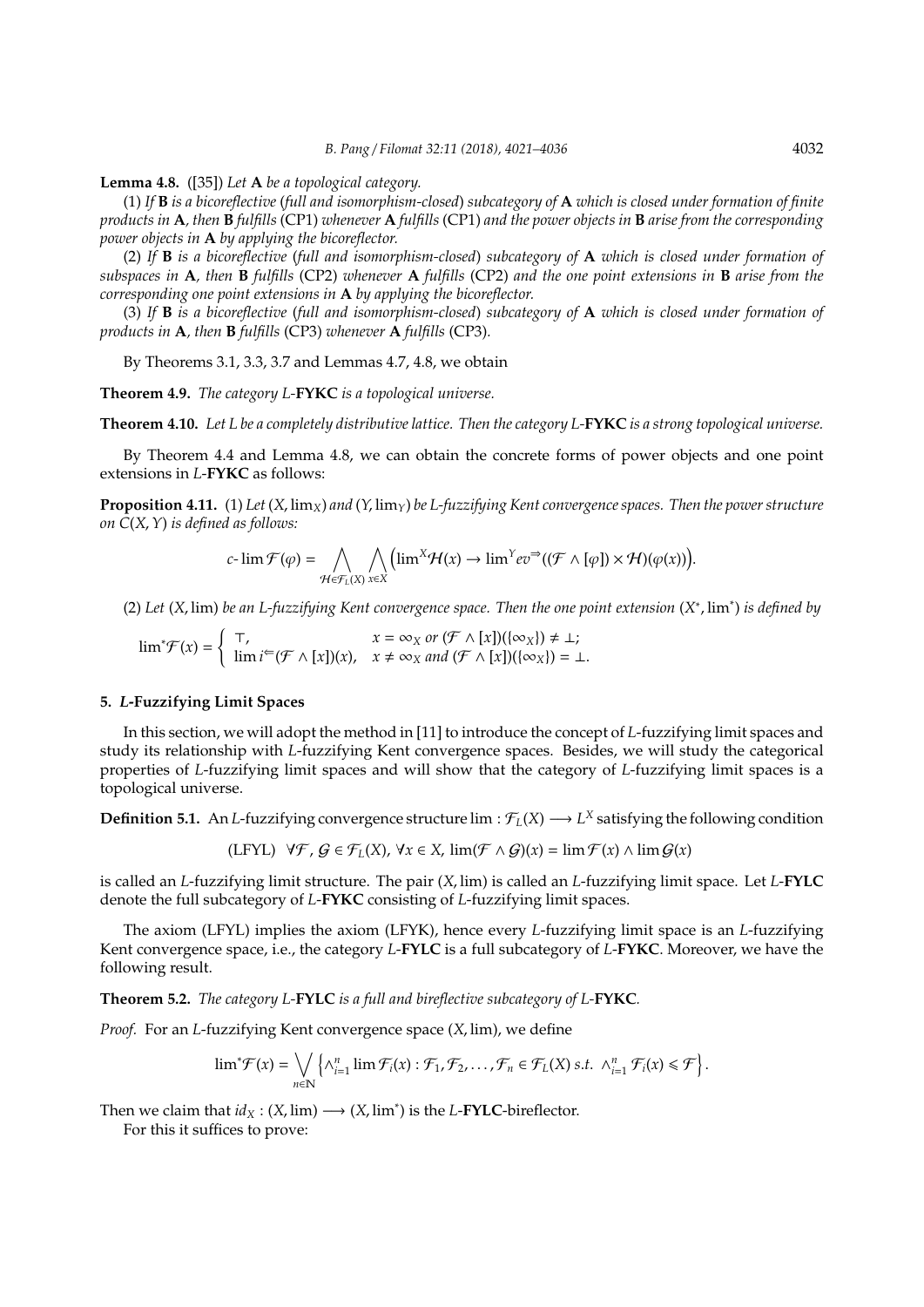- (1) lim<sup>∗</sup> is an *L*-fuzzifying limit structure on *X*.
- (2) For  $(Y, \lim_Y) \in L$ -**FYLC** and each mapping  $\varphi : X \longrightarrow Y$ , the continuity of  $\varphi : (X, \lim) \longrightarrow (Y, \lim_Y)$ implies the continuity of  $\varphi : (X, \text{lim}^*) \longrightarrow (Y, \text{lim}_Y).$

(1) (LFY1) and (LFY2) are obvious. For (LFYL) we use the distributivity of finite meets over arbitrary joins. For  $\mathcal{F}$ ,  $\mathcal{G} \in \mathcal{F}_L(X)$  and  $x \in X$ , we find

$$
\lim_{n \in \mathbb{N}} \mathcal{F}(x) \wedge \lim_{i \in \mathbb{N}} \mathcal{G}(x)
$$
\n
$$
= \bigvee_{n \in \mathbb{N}} \left\{ \wedge_{i=1}^{n} \lim \mathcal{F}_{i}(x) : \wedge_{i=1}^{n} \mathcal{F}_{i} \leq \mathcal{F} \right\} \wedge \bigvee_{m \in \mathbb{N}} \left\{ \wedge_{k=1}^{m} \lim \mathcal{G}_{k}(x) : \wedge_{k=1}^{m} \mathcal{G}_{k} \leq \mathcal{G} \right\}
$$
\n
$$
= \bigvee_{n,m \in \mathbb{N}} \left\{ \wedge_{i=1}^{n} \lim \mathcal{F}_{i}(x) \wedge \wedge_{k=1}^{m} \lim \mathcal{G}_{k}(x) : \wedge_{i=1}^{n} \mathcal{F}_{i} \leq \mathcal{F}, \wedge_{k=1}^{m} \mathcal{G}_{k} \leq \mathcal{G} \right\}
$$
\n
$$
= \bigvee_{n \in \mathbb{N}} \left\{ \wedge_{i=1}^{n} \lim \mathcal{H}_{i}(x) : \wedge_{i=1}^{n} \mathcal{H}_{i} \leq \mathcal{F} \wedge \mathcal{G} \right\}
$$
\n
$$
= \lim_{n \in \mathbb{N}} \mathcal{F} \wedge \mathcal{G}(\mathbf{x}).
$$

Thus, we obtain  $\lim^*(\mathcal{F} \wedge \mathcal{G})(x) = \lim^*\mathcal{F}(x) \wedge \lim^*\mathcal{G}(x)$ .

(2) Since  $\varphi$  :  $(X, \lim_X) \longrightarrow (Y, \lim_Y)$  is continuous, it follows that for each  $\mathcal{F} \in \mathcal{F}_L(X)$  and each  $x \in X$ ,

$$
\lim \mathcal{F}(x) \leq \lim_{\Upsilon \to 0} \varphi^{\Rightarrow}(\mathcal{F})(\varphi(x)).
$$

Then

$$
\begin{array}{rcl}\n\lim^* \mathcal{F}(x) & = & \bigvee_{n \in \mathbb{N}} \left\{ \wedge_{i=1}^n \lim \mathcal{F}_i(x) : \wedge_{i=1}^n \mathcal{F}_i \leq \mathcal{F} \right\} \\
& \leq & \bigvee_{n \in \mathbb{N}} \left\{ \wedge_{i=1}^n \lim_Y \varphi^{\Rightarrow} (\mathcal{F}_i)(\varphi(x)) : \varphi^{\Rightarrow} (\wedge_{i=1}^n \mathcal{F}_i) \leq \varphi^{\Rightarrow} (\mathcal{F}) \right\} \\
& = & \bigvee_{n \in \mathbb{N}} \{ \lim_Y (\wedge_{i=1}^n \varphi^{\Rightarrow} (\mathcal{F}_i))( \varphi(x)) : \varphi^{\Rightarrow} (\wedge_{i=1}^n \mathcal{F}_i) \leq \varphi^{\Rightarrow} (\mathcal{F}) \} \\
& = & \bigvee_{n \in \mathbb{N}} \left\{ \lim_Y \varphi^{\Rightarrow} (\wedge_{i=1}^n \mathcal{F}_i)(\varphi(x)) : \varphi^{\Rightarrow} (\wedge_{i=1}^n \mathcal{F}_i) \leq \varphi^{\Rightarrow} (\mathcal{F}) \right\} \\
& \leq & \lim_Y \varphi^{\Rightarrow} (\mathcal{F})(\varphi(x)).\n\end{array}
$$

The continuity of  $\varphi$  :  $(X, \text{lim}^*) \longrightarrow (Y, \text{lim}_Y)$  is proved, as desired.

Since *L*-**FYKC** is a topological category and *L*-**FYLC** is a full and bireflective subcategory of *L*-**FYKC**, we obtain

**Corollary 5.3.** *The category L-***FYLC** *is a topological category.*

**Lemma 5.4.** ([35]) *Let* **A** *be a topological category.*

(1) *If* **B** *is a bireflective* (*full and isomorphism-closed*) *subcategory of* **A** *which is closed under formation of power objects in* **A***, then* **B** *fulfills* (CP1) *whenever* **A** *fulfills* (CP1)*.*

(2) *If* **B** *is a bireflective* (*full and isomorphism-closed*) *subcategory of* **A** *which is closed under formation of one point extensions in* **A***, then* **B** *fulfills* (CP2) *whenever* **A** *fulfills* (CP2)*.*

**Lemma 5.5.** *The category L-***FYLC** *is a full and isomorphism-closed subcategory of L-***FYKC***.*

*Proof.* The proof is similar to that of Lemma 4.7, so we omit it.  $\square$ 

**Lemma 5.6.** *The category L-***FYLC** *is closed under formation of power objects in L-***FYKC***.*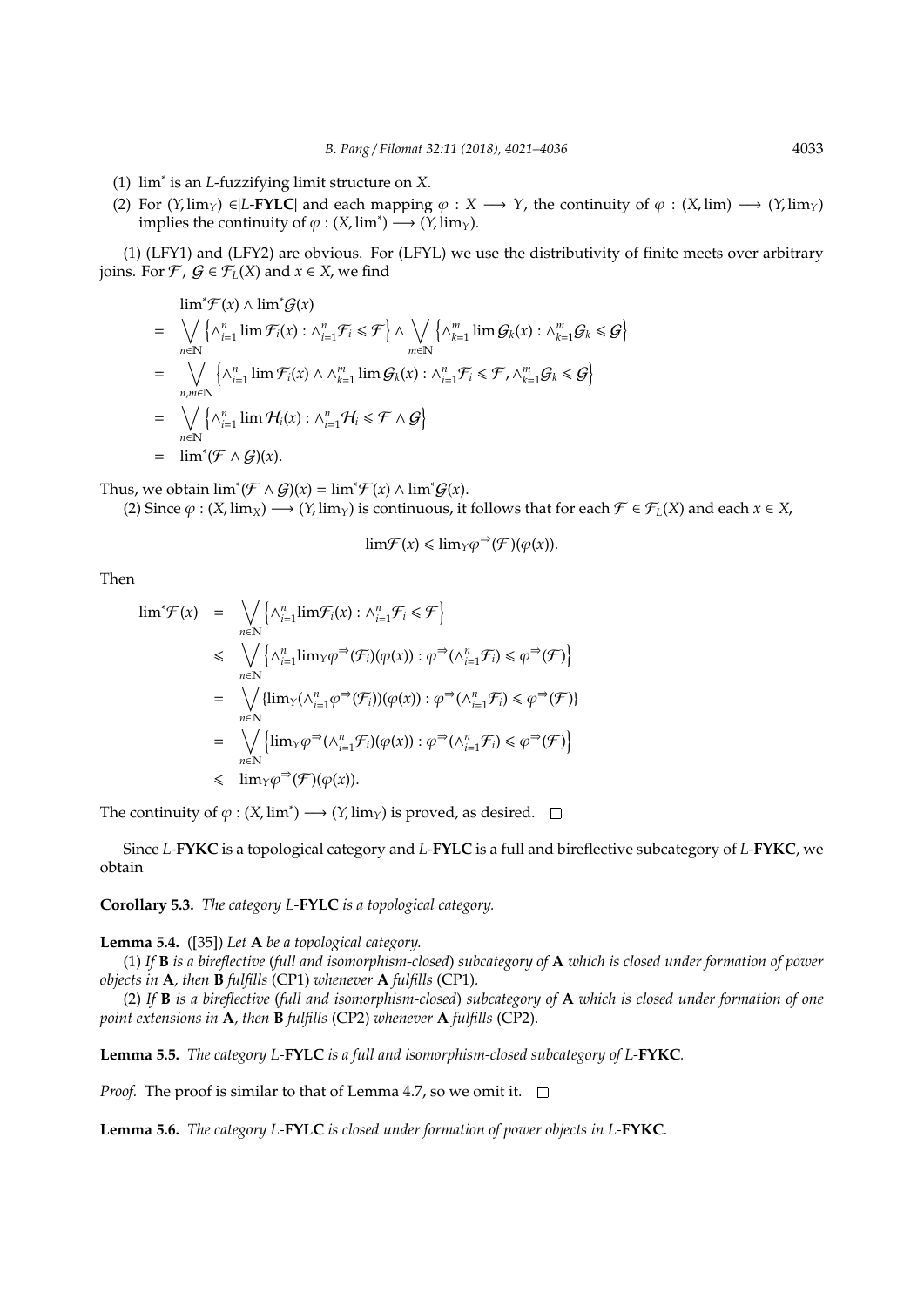*Proof.* Let  $(X, \text{lim}^X)$  and  $(Y, \text{lim}^Y)$  be *L*-fuzzifying limit spaces and let  $(C(X, Y), c$ - lim) be the power space in *L*-**FYKC**. Next we show *c*- lim is an *L*-fuzzifying limit structure on *C*(*X*,*Y*). It suffices to show that *c*- lim satisfies (LFY1), (LFY2) and (LFYL). (LFY1) and (LFY2) are obvious.

(LFYL) Take each  $\mathcal{F}, \mathcal{G} \in \mathcal{F}_L(C(X, Y))$  and  $\varphi \in C(X, Y)$ . Then by Proposition 4.11, we have

$$
c-\lim \mathcal{F}(\varphi) \wedge c-\lim \mathcal{G}(\varphi)
$$
\n
$$
= \bigwedge_{\mathcal{H} \in \mathcal{F}_L(X)} \bigwedge_{x \in X} (\lim_{x \in X} \mathcal{H}(x) \to \lim_{\gamma \in \mathcal{V}} ev^{\Rightarrow}((\mathcal{F} \wedge [\varphi]) \times \mathcal{H})(\varphi(x)))
$$
\n
$$
\wedge \bigwedge_{\mathcal{K} \in \mathcal{F}_L(X)} \bigwedge_{y \in X} (\lim_{x \in X} \mathcal{K}(x) \to \lim_{\gamma \in \mathcal{V}} ev^{\Rightarrow}((\mathcal{G} \wedge [\varphi]) \times \mathcal{K})(\varphi(y)))
$$
\n
$$
\leq \bigwedge_{\mathcal{H} \in \mathcal{F}_L(X)} \bigwedge_{x \in X} ((\lim_{x \in X} \mathcal{H}(x) \to \lim_{\gamma \in \mathcal{V}} ev^{\Rightarrow}((\mathcal{F} \wedge [\varphi]) \times \mathcal{H})(\varphi(x)))
$$
\n
$$
= \bigwedge_{\mathcal{H} \in \mathcal{F}_L(X)} \bigwedge_{x \in X} (\lim_{x \in X} \mathcal{H}(x) \to (\lim_{\gamma \in \mathcal{V}} ev^{\Rightarrow}((\mathcal{F} \wedge [\varphi]) \times \mathcal{H})(\varphi(x)))
$$
\n
$$
= \bigwedge_{\mathcal{H} \in \mathcal{F}_L(X)} \bigwedge_{x \in X} (\lim_{x \in X} \mathcal{H}(x) \to \lim_{\gamma \in \mathcal{V}} (ev^{\Rightarrow}((\mathcal{F} \wedge [\varphi]) \wedge (\mathcal{G} \wedge [\varphi])) \times \mathcal{H})(\varphi(x))
$$
\n
$$
= \bigwedge_{\mathcal{H} \in \mathcal{F}_L(X)} \bigwedge_{x \in X} (\lim_{x \in X} \mathcal{H}(x) \to \lim_{\gamma \in \mathcal{V}} (ev^{\Rightarrow}((\mathcal{F} \wedge \mathcal{G} \wedge [\varphi]) \times \mathcal{H})(\varphi(x)))
$$
\n
$$
= c-\lim(\mathcal{F} \wedge \mathcal{G})(\varphi),
$$

as desired.  $\square$ 

Since *L*-**FYKC** is Cartesian closed, it follows from Lemmas 5.4, 5.5 and 5.6 that

**Theorem 5.7.** *The category L-***FYLC** *is Cartesian closed.*

**Lemma 5.8.** Let F,  $G \in \mathcal{F}_L(Y)$  and let  $\varphi : X \longrightarrow Y$  be a mapping. Then  $\varphi^{\Leftarrow}(\mathcal{F} \wedge G) = \varphi^{\Leftarrow}(\mathcal{F}) \wedge \varphi^{\Leftarrow}(G)$  whenever  $\varphi^{\Leftarrow}(\mathcal{F})$  and  $\varphi^{\Leftarrow}(\mathcal{G})$  exist.

*Proof.* By Proposition 2.3, it is easy to prove that  $\varphi^{\Leftarrow}(\mathcal{F} \wedge \mathcal{G})$  exists whenever  $\varphi^{\Leftarrow}(\mathcal{F})$  and  $\varphi^{\Leftarrow}(\mathcal{G})$  exist. We only need to show that  $\varphi^{\Leftarrow}(\mathcal{F} \wedge \mathcal{G}) = \varphi^{\Leftarrow}(\mathcal{F}) \wedge \varphi^{\Leftarrow}(\mathcal{G})$ . The inequality  $\varphi^{\Leftarrow}(\mathcal{F} \wedge \mathcal{G}) \leq \varphi^{\Leftarrow}(\mathcal{F}) \wedge \varphi^{\Leftarrow}(\mathcal{G})$  holds obviously. Conversely, for each  $A \in 2^X$ , we have

$$
(\varphi^{\Leftarrow}(\mathcal{F}) \land \varphi^{\Leftarrow}(\mathcal{G}))(A) = \bigvee_{\varphi^{\Leftarrow}(B) \subseteq A} \mathcal{F}(B) \land \bigvee_{\varphi^{\Leftarrow}(C) \subseteq A} \mathcal{G}(C)
$$
  

$$
= \bigvee_{\varphi^{\Leftarrow}(B) \subseteq A} \bigvee_{\varphi^{\Leftarrow}(C) \subseteq A} (\mathcal{F}(B) \land \mathcal{G}(C))
$$
  

$$
= \bigvee_{\varphi^{\Leftarrow}(B \cup C) \subseteq A} (\mathcal{F}(B) \land \mathcal{G}(C))
$$
  

$$
\leq \bigvee_{\varphi^{\Leftarrow}(B \cup C) \subseteq A} (\mathcal{F}(D) \land \mathcal{G}(D)) = \varphi^{\Leftarrow}(\mathcal{F} \land \mathcal{G})(A).
$$

This proves  $\varphi^{\Leftarrow}(\mathcal{F} \wedge \mathcal{G}) = \varphi^{\Leftarrow}(\mathcal{F}) \wedge \varphi^{\Leftarrow}(\mathcal{G})$ .

**Lemma 5.9.** *The category L-***FYLC** *is closed under formation of one point extensions in L-***FYKC***.*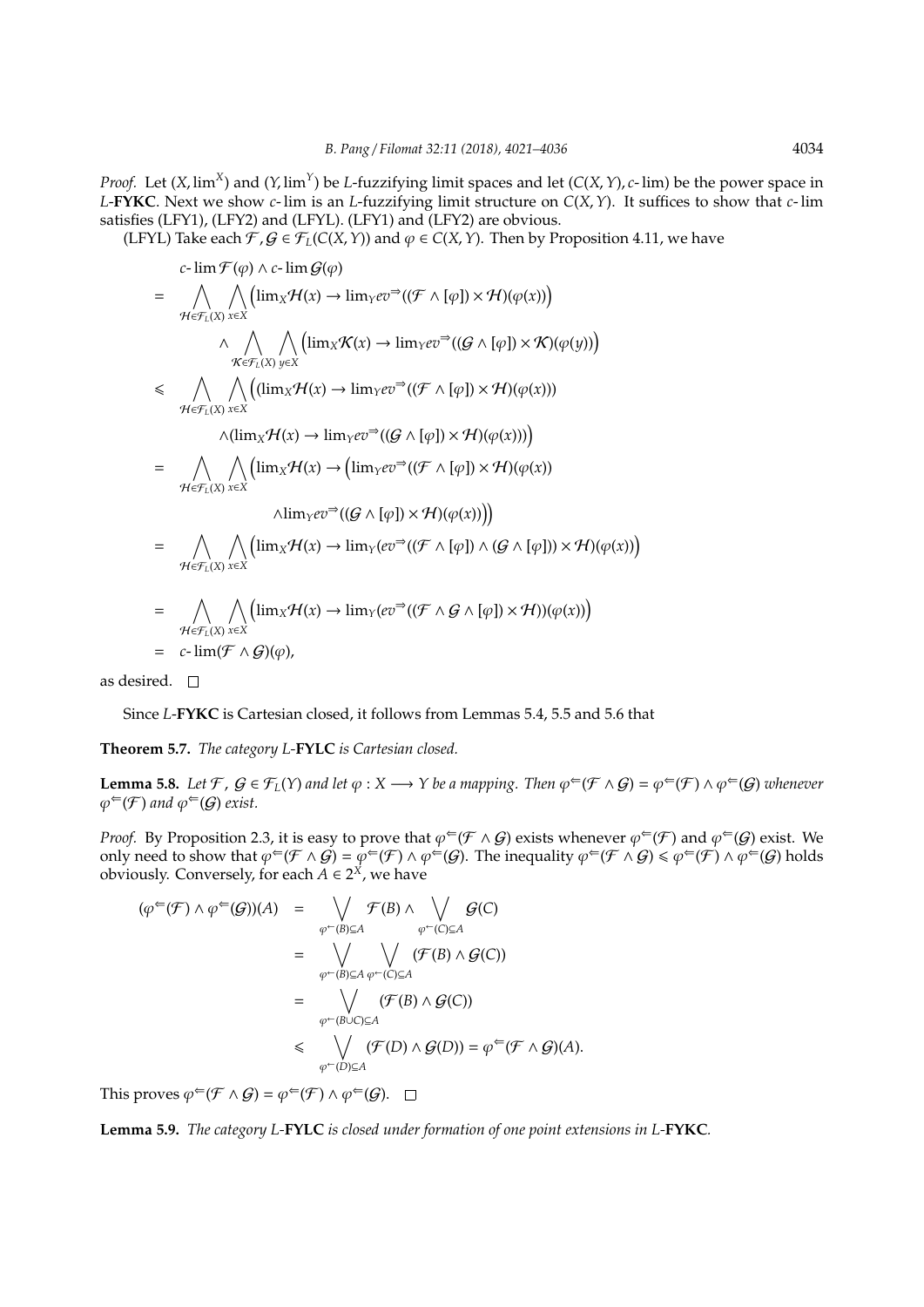*Proof.* Let (*X*, lim) be an *L*-fuzzifying limit space and (*X*<sup>\*</sup>, lim<sup>\*</sup>) be the one point extension of (*X*, lim) in *L*-**FYKC**. By Proposition 4.11, we have

$$
\lim^*\mathcal{F}(x) = \begin{cases} \top, & x = \infty_X \text{ or } (\mathcal{F} \wedge [x])(\{\infty_X\}) \neq \bot; \\ \lim i^{\leftarrow} (\mathcal{F} \wedge [x])(x), & x \neq \infty_X \text{ and } (\mathcal{F} \wedge [x])(\{\infty_X\}) = \bot. \end{cases}
$$

Next we show that lim<sup>\*</sup> is an *L*-fuzzifying limit structure on *X*<sup>\*</sup>. It suffices to prove that lim<sup>\*</sup> satisfies  $(LFYL)$ . If  $x = \infty_X$ , then  $\lim^*(\mathcal{F} \wedge \mathcal{G})(x) = \overline{T} = \lim^* \mathcal{F}(x) \wedge \lim^* \mathcal{G}(x)$ . If  $x \neq \infty_X$ , then  $(\mathcal{F} \wedge [x])(\{\infty_X\}) =$  $(G \wedge [x])(\{\infty_X\}) = \bot$ . By Proposition 2.3, we know  $i^=(\mathcal{F} \wedge [x])$  and  $i^=(G \wedge [x])$  exist. Further, by Lemma 5.8, we obtain *i*<sup>∈</sup>( $\mathcal{F} \wedge \mathcal{G} \wedge [x]$ ) = *i*<sup>∈</sup>( $\mathcal{F} \wedge [x]$ ) ∧ *i*<sup>∈</sup>( $\mathcal{G} \wedge [x]$ ). Hence, it follows that

$$
\lim^* \mathcal{F}(x) \wedge \lim^* \mathcal{G}(x) = \lim i^{\leftarrow} (\mathcal{F} \wedge [x])(x) \wedge \lim i^{\leftarrow} (\mathcal{G} \wedge [x])(x)
$$
  
\n
$$
= \lim (i^{\leftarrow} (\mathcal{F} \wedge [x]) \wedge i^{\leftarrow} (\mathcal{G} \wedge [x])(x)
$$
  
\n
$$
= \lim i^{\leftarrow} (\mathcal{F} \wedge \mathcal{G} \wedge [x])(x)
$$
  
\n
$$
= \lim^* (\mathcal{F} \wedge \mathcal{G})(x).
$$

This proves lim<sup>∗</sup> is an *L*-fuzzifying limit structure on *X* ∗ .

Since *L*-**FYKC** is extensional, it follows from Lemmas 5.4, 5.5 and 5.9 that

**Theorem 5.10.** *The category L-***FYLC** *is extensional.*

Finally, we get the main result in this section.

**Theorem 5.11.** *The category L-***FYLC** *is a topological universe.*

#### **6. Conclusions**

In this paper, we mainly demonstrated the categorical properties of several categories. Concretely, we showed the categories of *L*-fuzzifying convergence spaces and *L*-fuzzifying Kent convergence spaces possess Cartesian-closedness, extensionality and the productivity of quotient mappings. Hence they both are strong topological universe in the sense of [35]. Further, we showed that the category of *L*-fuzzifying limit spaces is Cartesian closed and extensional, whence it is a topological universe. Obviously, there is a problem that has not been solved in this paper. That is, we are not sure if the category of *L*-fuzzifying limit spaces satisfies (CP3). In the future, we will consider if the quotient mappings in the category of *L*-fuzzifying limit spaces is productive.

#### **Acknowledgments**

The author thanks the handling Editor and the anonymous reviewers for their careful reading and constructive comments.

#### **References**

- [1] J.M. Fang, Stratified *L*-ordered convergence structures, Fuzzy Sets Syst. 161 (2010) 2130–2149.
- [2] J.M. Fang, Relationships between *L*-ordered convergence structures and strong *L*-topologies, Fuzzy Sets Syst. 161 (2010) 2923– 2944.
- [3] J.M. Fang, Lattice-valued semiuniform convergence spaces, Fuzzy Sets Syst. 195 (2012) 33–57.
- [4] J.M. Fang, Stratified *L*-ordered quasiuniform limit spaces, Fuzzy Sets Syst. 227 (2013) 51–73.
- [5] J.M. Fang, Lattice-valued preuniform convergence spaces, Fuzzy Sets Syst. 251 (2014) 52–70.
- [6] P.V. Flores, R.N. Mohapatra, G. Richardson, Lattice-valued spaces: Fuzzy convergence, Fuzzy Sets Syst. 157 (2006) 2706–2714.
- [7] M. Güloğlu, D. Coker, Convergence in *I-fuzzy topological spaces*, Fuzzy Sets Syst. 151 (2005) 615–623.
- [8] U. Höhle, A.P. Šostak, Axiomatic foundations of fixed-basis fuzzy topology, in: U. Höhle, S.E. Rodabaugh (Eds.), Mathematics of Fuzzy Sets: Logic, Topology, and Measure Theory, Handbook Series, vol.3, Kluwer Academic Publishers, Boston, Dordrecht, London, 1999, pp. 123–173.